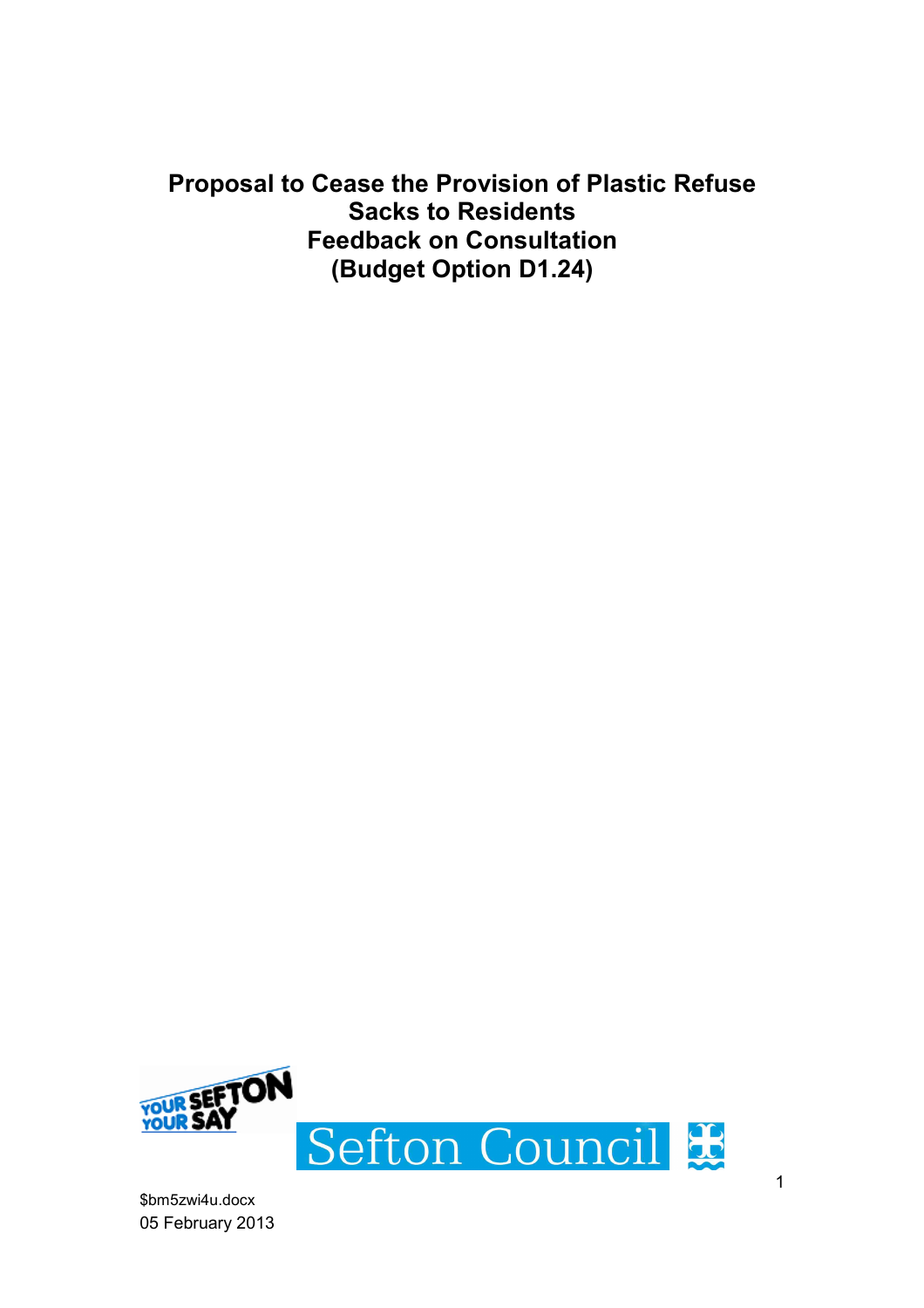# Index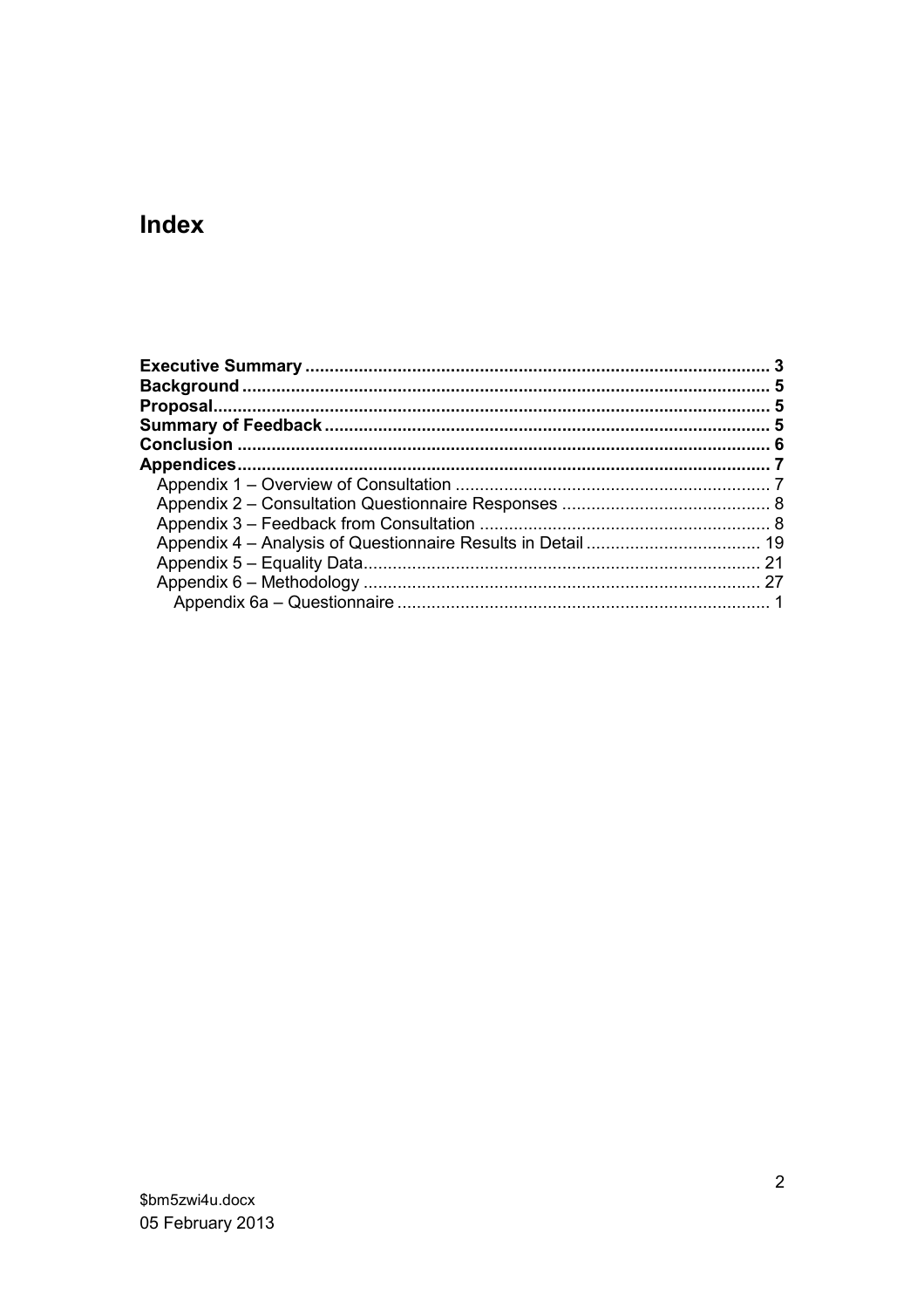# Executive Summary

On 13<sup>th</sup> December 2012 Sefton Council's Cabinet considered a report proposing to cease the supply of plastic refuse sacks to some residents in the borough.

At the moment, Sefton Council provides some households in the L20, L21, L22 and L23 postcode areas with 120 sacks each year for them to use when disposing of their normal household waste. It issues sacks to around 14,000 households and these costs the Council £60,000 each year. The proposal was to cease this service and save the Council £60,000.

At the Cabinet meeting, Street Scene Services Department was asked run a more extensive consultation on these increases, and this ran from  $19<sup>th</sup>$  December until 1<sup>st</sup> February 2013.

Three options were proposed to service users:

- Option A Keep the existing free of charge service
- Option B the Council makes available plastic refuse sacks, that can be purchased and collected by residents; and continues to collect a limited quantity (2 per week) of only Council approved plastic sacks each week; or,
- Option C households provide and use their own type of plastic sacks/bags and the Council agrees to collect all plastic sacks/bags of residual waste placed out for collection.

In addition to these options, there would be an expanded waste recycling service for households, as a result of grant funding obtained by Sefton Council to increase the levels of recycling in the Borough.

The consultation consisted of:

- An online questionnaire on the Council's eConsult online consultation system
- A paper questionnaire available for those who did not have access to a computer
- A letter sent out to a random 10% sample of the service users advising them of the proposal and signposting them to the Council's eConsult online consultation system
- An electronic mail out to 250 community groups in the L20, L21, L22 and L23 postcode areas, facilitated by Sefton Council for Voluntary Service (Sefton CVS). These postcode areas are where this particular service is provided

The consultation shows that:

- Two thirds of respondents were in favour of Option C
- Almost one third were in favour of Option A
- Less than 4% were in favour of Option B

A number of other suggestions were supplied by the public. These included:

- Reduce or rationalise the number of sacks given out some respondents said they were never given enough, whilst others received too many
- Consider the needs of people who are housebound, therefore unable to get to the shops easily and buy plastic bags
- Continue to provide sacks, but without the printed logo in order to reduce costs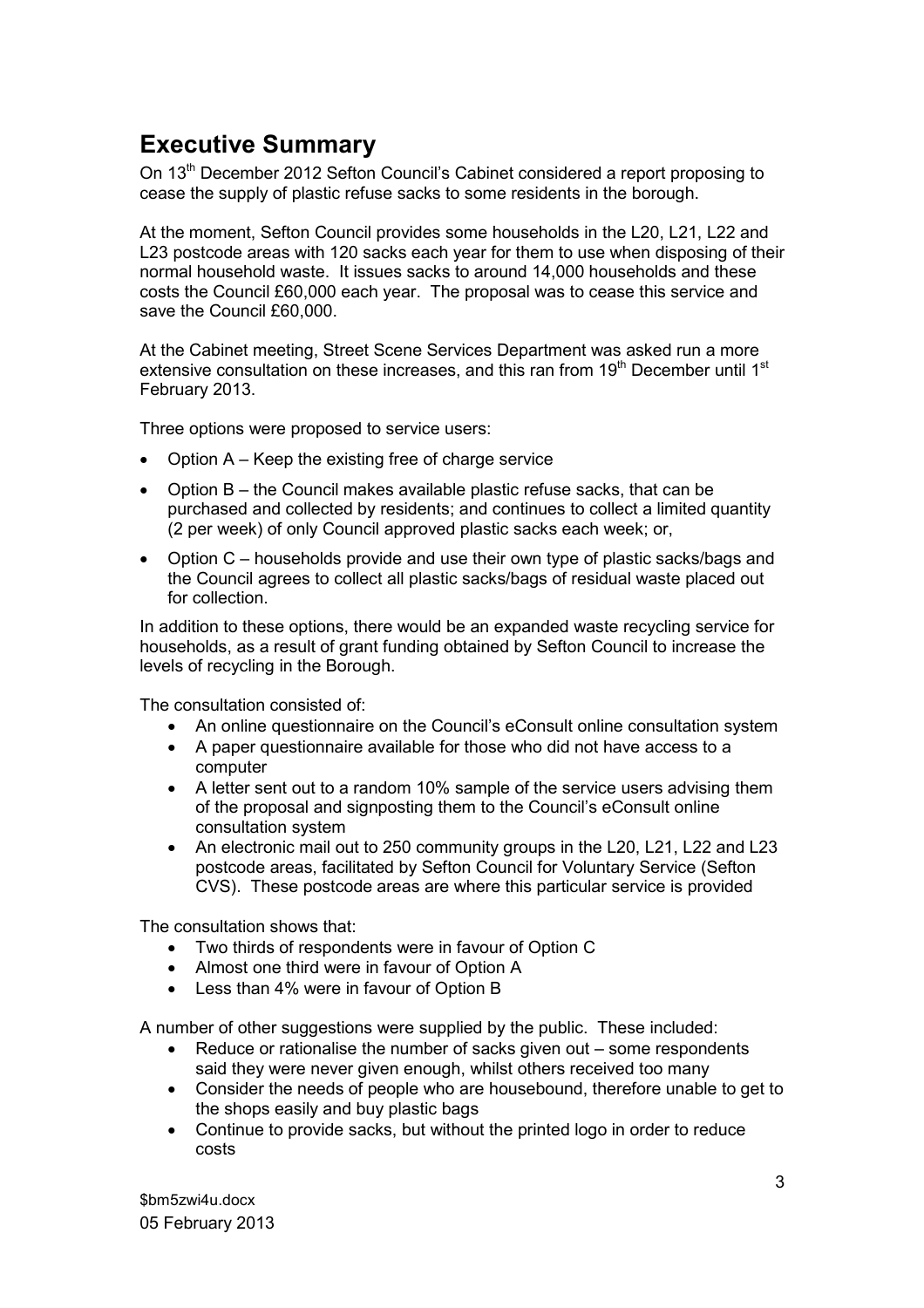- Look at the current service to see if more households would be able to use standard wheelie bins instead of sacks
- Reduce the number of Councillors per ward to save money
- Reduce the level of pay and allowances for staff

The results of this consultation will now be submitted for consideration by elected members to inform their decisions regarding this proposal.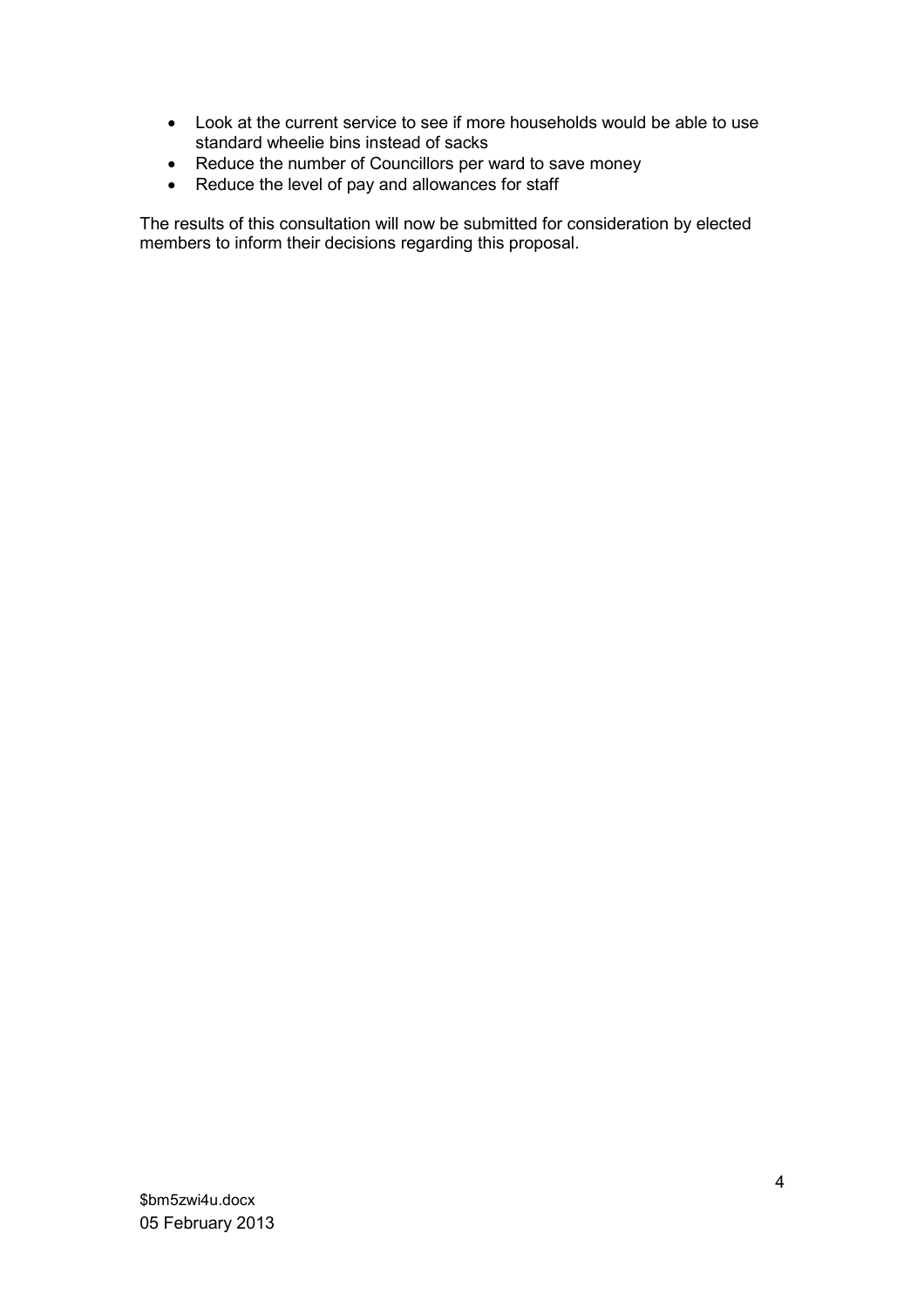# **Background**

Sefton Council has to make a saving of £50 million as part of the budget reductions required by the Government.

Currently, Sefton Council provides some residents in the L20, L21, L22 and L23 postcode areas with 120 sacks each year for them to use when disposing of their normal household waste.

These households are provided with a sack collection service as a wheelie-bin storage and collection service is not considered to be appropriate due to restricted access, the type of building or limited storage being available within the house.

Sacks are issued to around 14,000 households free of charge, and this costs the Council £60,000 each year.

Also, there is currently a large amount of fly tipping in alleyways to the rear of properties in receipt of free plastic sacks as only sacks issued by Sefton Council are collected from the front of the premises. Therefore, when householders have no 'Sefton issued' plastic sacks available, a significant amount of excess waste is 'fly tipped', predominantly behind properties.

# Proposal

To save the Council £60,000 the proposal was to cease this service, and ask householders to buy their own sacks from retailers. In return, any type of sack up to a standard 70 litre refuse sack, and any number of sacks per property, would be collected.

In addition to this, there would be an expanded waste recycling service for households, as a result of grant funding obtained by Sefton Council to increase the levels of recycling in the Borough.

Three options were proposed to residents receiving the service during the consultation:

- Option A Keep the existing free of charge service
- Option B the Council makes available plastic refuse sacks, that can be purchased and collected by residents and continues to collect a limited quantity (2 per week) of only Council approved plastic sacks each week; or,
- Option C households provide and use their own type of plastic sacks/bags and the Council agrees to collect all plastic sacks/bags of residual waste placed out for collection.

## Summary of Feedback

Consultation feedback was received from 57 of the 1,400 householders contacted, 53 online via eConsult, the council's consultation system, and six by email or letter.

The consultation shows that: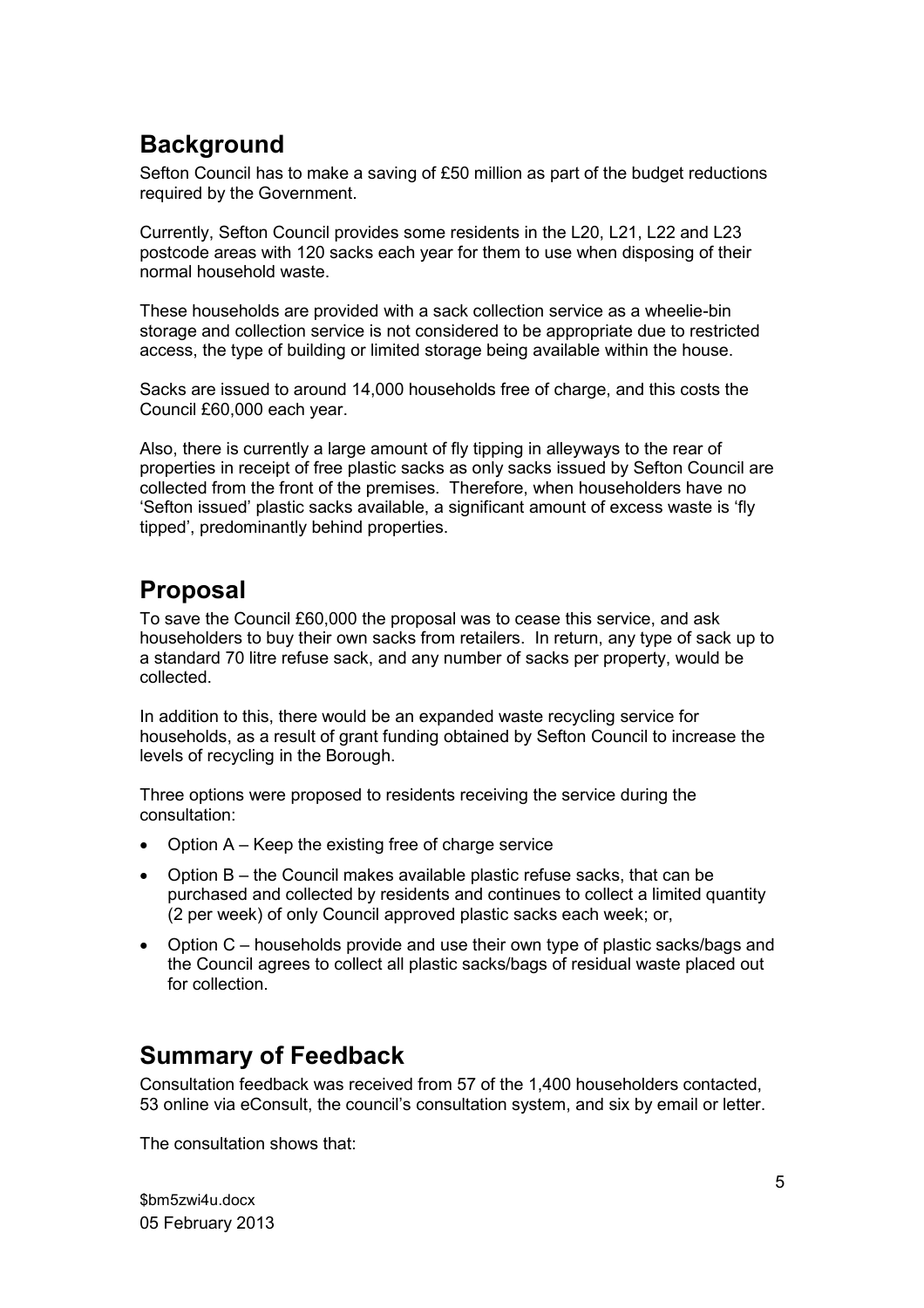- Two thirds of respondents were in favour of Option C
- Almost one third were in favour of Option A
- Less than 4% were in favour of Option B

A number of other suggestions were supplied by the public. These included:

- Consider the needs of people who are housebound, therefore unable to get to the shops easily and buy plastic bags
- Continue to provide sacks, but without the printed logo in order to reduce costs
- Look at the current service to see if more households would be prepared to use standard wheelie bins instead of sacks, and rationalise the supply of plastic sacks to give sufficient for each household's needs, rather than an over or under supply
- Reduce the number of Councillors per ward to save money

# Conclusion

Option C was shown to be the most popular of the three options. However the number of people responding to the consultation was low.

The consultation has now ended and the results have been incorporated into a Cabinet report to go before elected members, so that they can discuss whether they wish to adopt the proposal as part of the overall council savings package.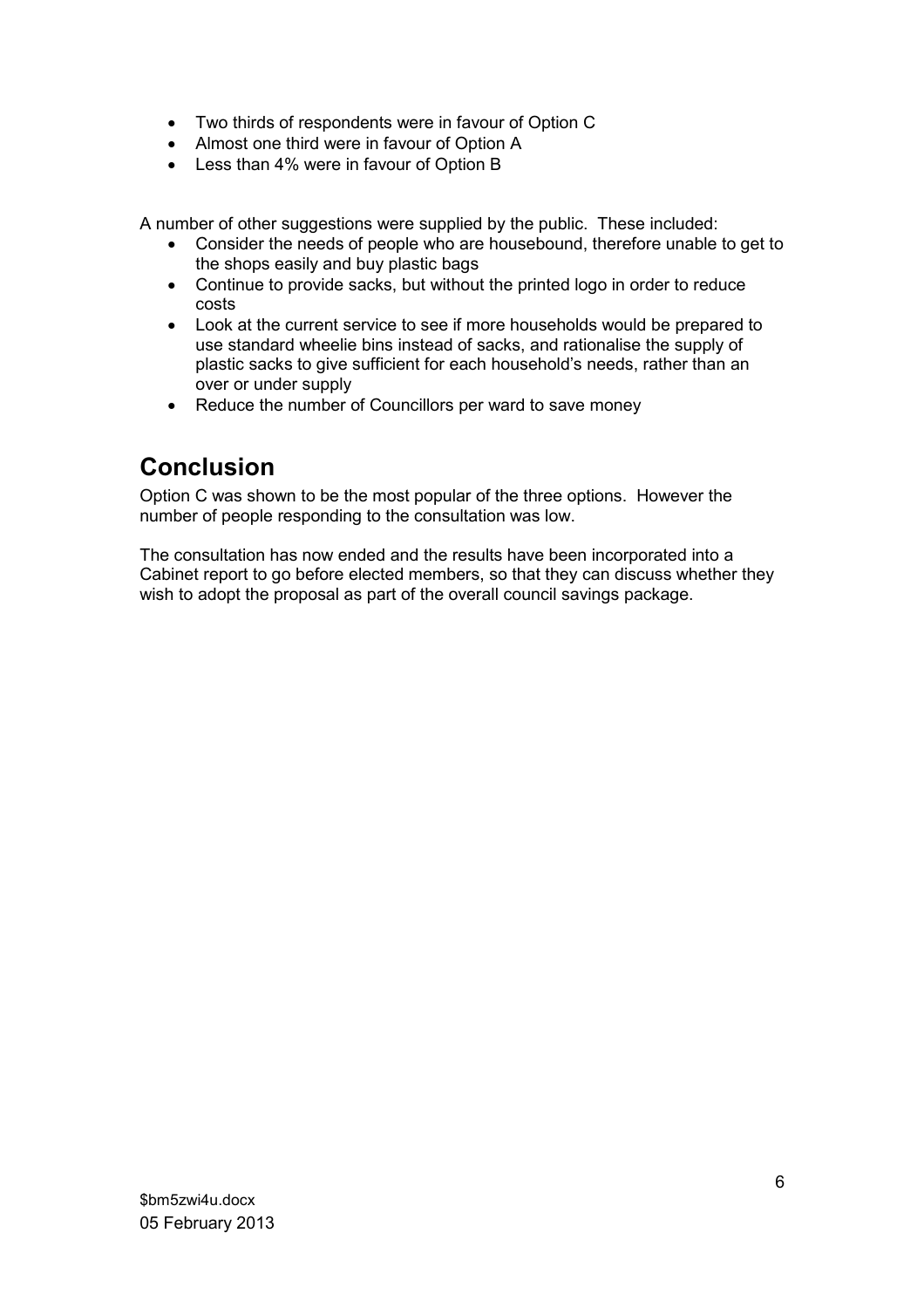# Appendices

## Appendix 1 – Overview of Consultation

The overview of consultation table below shows which groups were contacted.

|     | <b>Direct Services</b>                                  |                                                          |                      |                     | <b>Change Proposals 2013/14</b><br><b>Overview of Consultation</b> |                                                                                                                                                             |         | <b>Street Scene</b>                    |
|-----|---------------------------------------------------------|----------------------------------------------------------|----------------------|---------------------|--------------------------------------------------------------------|-------------------------------------------------------------------------------------------------------------------------------------------------------------|---------|----------------------------------------|
| Key | Activity Completed √                                    |                                                          | Activity Cancelled X |                     |                                                                    |                                                                                                                                                             |         |                                        |
|     | Version 1.2                                             |                                                          |                      |                     |                                                                    |                                                                                                                                                             |         |                                        |
|     |                                                         |                                                          |                      |                     |                                                                    | Signposting to eConsult                                                                                                                                     |         |                                        |
|     | Change<br>Proposal                                      | e-Consult                                                | Forum /Meetings      | Drop In<br>Sessions | Hard to Reach<br>Groups                                            | Letter/email                                                                                                                                                | Posters | Twitter/<br>Facebook/ Press<br>release |
|     | No longer<br>providing<br>refuse sacks<br>for residents | Questionnaire<br>loaded on e-<br>consult<br>19/12/2012 √ | None                 | None                | None                                                               | Letter to 10% of<br>residents using the<br>service 20-<br>21/12/2012<br>(New) Email through<br>Sefton CVS to 250<br>community groups in<br>L20, L21 and L22 | None    |                                        |
|     |                                                         |                                                          |                      |                     |                                                                    | area 14/01/2013 √                                                                                                                                           |         |                                        |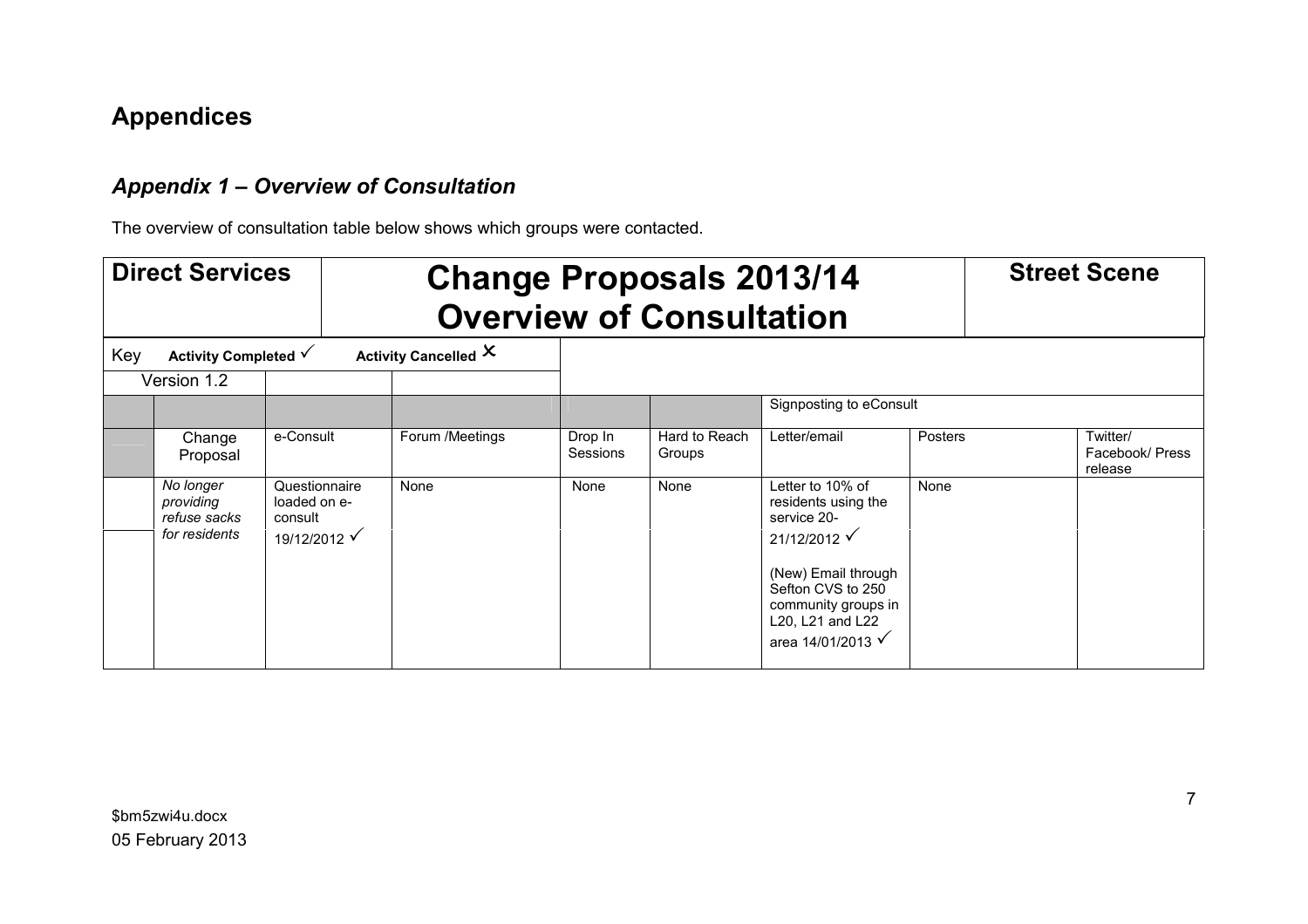## Appendix 2 – Consultation Questionnaire Responses

|                                                       | Online | <b>Offline</b><br>(paper) | <b>Total</b> |
|-------------------------------------------------------|--------|---------------------------|--------------|
| No longer providing refuse sacks for residents        |        |                           |              |
| Number of users who have completed the questionnaire  | 47     |                           | 47           |
| Number of users who have partially completed the      | 6      |                           | 6            |
| questionnaire                                         |        |                           |              |
| Number of users who have responded (partially & fully | 53     |                           | 53           |
| completed the questionnaire)                          |        |                           |              |

In addition to the online responses above, a further six responses were received from the public via email or letter.

Details of the feedback from the questionnaire and other responses are shown below.

## Appendix 3 – Feedback from Consultation

| Accurate as of or to be prozizent<br><b>Respondent</b> | Option | Option | <b>Option</b> | <b>Comments Received</b>                                                                                                                                                                                                                                                                                                                                                                                                                                                                                                                                                                                                                                                                                                                                                                                                                                                                                                                                                                                                                                                                                                                                                                                                                  |
|--------------------------------------------------------|--------|--------|---------------|-------------------------------------------------------------------------------------------------------------------------------------------------------------------------------------------------------------------------------------------------------------------------------------------------------------------------------------------------------------------------------------------------------------------------------------------------------------------------------------------------------------------------------------------------------------------------------------------------------------------------------------------------------------------------------------------------------------------------------------------------------------------------------------------------------------------------------------------------------------------------------------------------------------------------------------------------------------------------------------------------------------------------------------------------------------------------------------------------------------------------------------------------------------------------------------------------------------------------------------------|
|                                                        | A      | в      | C             |                                                                                                                                                                                                                                                                                                                                                                                                                                                                                                                                                                                                                                                                                                                                                                                                                                                                                                                                                                                                                                                                                                                                                                                                                                           |
| Public feedback<br>via website (53<br>responses)       |        |        |               | 29.41% were in favour of Option A<br>$\bullet$<br>3.92% were in favour of Option B<br>٠<br>66.67% were in favour of Option C<br>$\bullet$<br>Reasons for choosing the preferred option:<br><b>Option A:</b><br>I think this is a clean option, my husband<br>and I usually on most weeks have only 1<br>bag of refuse and would like to continue<br>the way we have. My comment is, is there<br>any way you can check with residents<br>before delivering more bags. We currently<br>have about 18 rolls of unused bags -<br>maybe more, you are giving some<br>residents more bags than they need and<br>this is obviously costing the council more<br>than it should!<br>As these items are part of my council tax. I<br>$\bullet$<br>do not believe that I should have to<br>purchase my own waste sacks/bags for<br>the council to collect as will this mean if I<br>chose this option my council tax would be<br>reduced to take into account this?<br>Option a preferably. Option B - some<br>$\bullet$<br>people would not bother to purchase the<br>correct rubbish sacks and they would just<br>leave the bags on the street, they would<br>not be collected and everyone else would<br>have to put up with the mess. Plus would |
|                                                        |        |        |               | surely cost more to arrange the admin for                                                                                                                                                                                                                                                                                                                                                                                                                                                                                                                                                                                                                                                                                                                                                                                                                                                                                                                                                                                                                                                                                                                                                                                                 |

Accurate as of 07:57 04/02/2013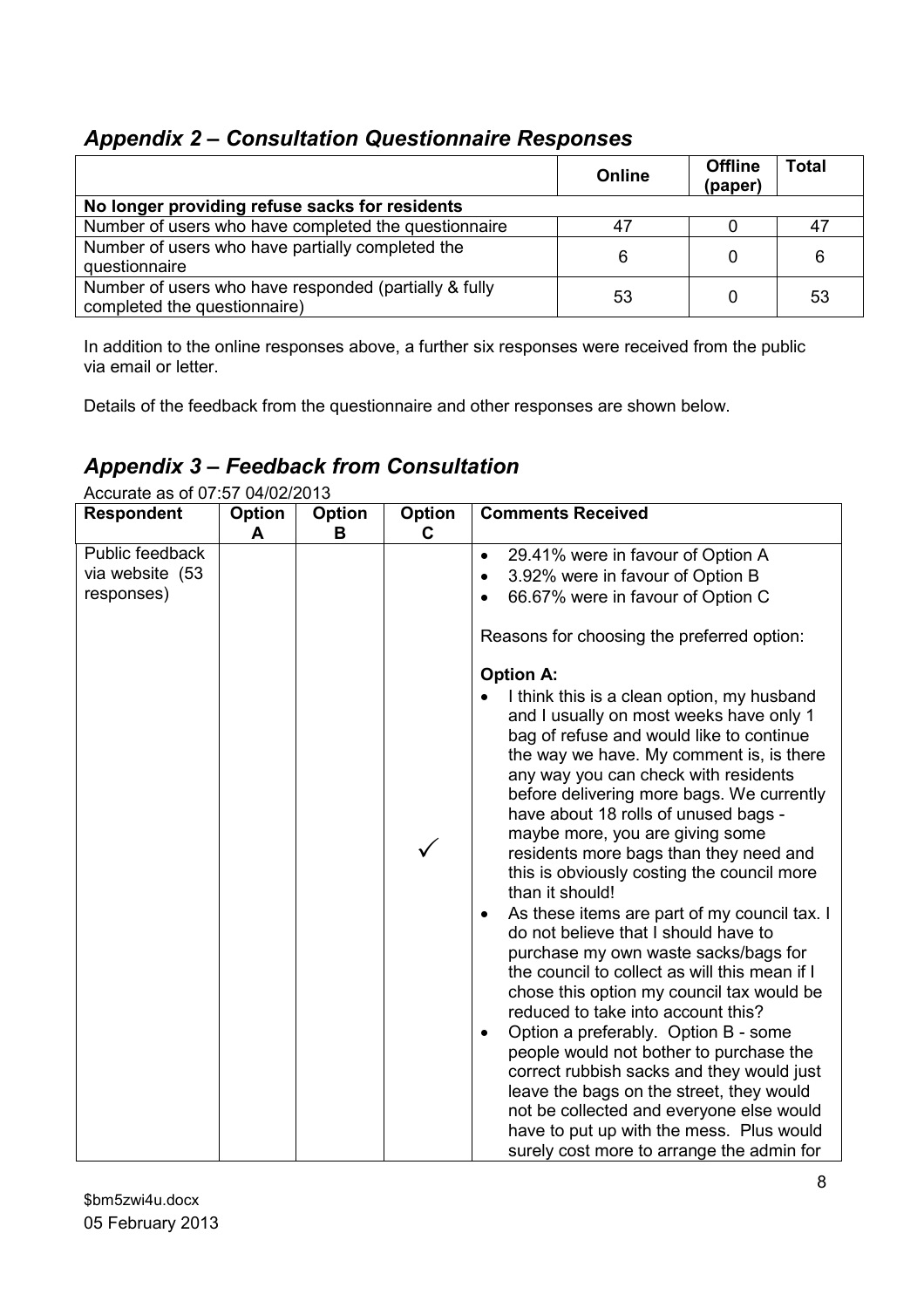| <b>Respondent</b> | <b>Option</b><br>A | <b>Option</b><br>В | Option<br>C | <b>Comments Received</b>                                                                                                                                                                                                                                                                                                                                                                                                                                                                                                                                                                                                                                                                                                                                                                                                                                                                                                                                                                                                                                                                                                                                                                                                                                                                                                                                                                                                                                                                                                                                                                                                                                                                                                                                                                                                                                                                                                                                                                                                                                                                                                                                                                                                                                                          |
|-------------------|--------------------|--------------------|-------------|-----------------------------------------------------------------------------------------------------------------------------------------------------------------------------------------------------------------------------------------------------------------------------------------------------------------------------------------------------------------------------------------------------------------------------------------------------------------------------------------------------------------------------------------------------------------------------------------------------------------------------------------------------------------------------------------------------------------------------------------------------------------------------------------------------------------------------------------------------------------------------------------------------------------------------------------------------------------------------------------------------------------------------------------------------------------------------------------------------------------------------------------------------------------------------------------------------------------------------------------------------------------------------------------------------------------------------------------------------------------------------------------------------------------------------------------------------------------------------------------------------------------------------------------------------------------------------------------------------------------------------------------------------------------------------------------------------------------------------------------------------------------------------------------------------------------------------------------------------------------------------------------------------------------------------------------------------------------------------------------------------------------------------------------------------------------------------------------------------------------------------------------------------------------------------------------------------------------------------------------------------------------------------------|
|                   |                    |                    |             | the purchase of the rubbish sacks? Option<br>C would be my 2nd choice, but some<br>areas have wheelie bins and therefore do<br>not have to purchase their own rubbish<br>bags so this would penalise people in<br>areas who do not have wheelie bins which<br>tend to be the less well off areas<br>I think it is inappropriate that people who<br>live in residences where wheelie bins<br>cannot be used should be required to<br>purchase bags for their refuse as wheelie<br>bins are provided free of charge<br>We are happy with the current option.<br>$\bullet$<br>Because my council tax goes towards<br>rubbish collection - this includes basic<br>provision of a receptacle for my rubbish. If<br>you're not making people pay for their<br>wheelie bins, it is discrimination to make<br>people pay for their refuse sacks.<br>Option c) is open to abuse as there could<br>be excess waste to collect adding to time<br>and efforts of collection staff, leading to<br>increased cost rather than saving Option<br>b) would be dependent on where and<br>when bags could be purchased, increases<br>perceived cost to residents and there<br>would have to be staff allocated to the role<br>of 'bag seller' Option a) is still supplying<br>bags through the council, which is seen by<br>many as one of the council's roles, and<br>does limit the amount of rubbish placed<br>out, and also helps to ensure that the<br>council meets recycling/waste limitation<br>targets by making people think about the<br>amount of waste produced. It also does<br>make a saving, not only on the bags cost<br>to the council, but also as mentioned, less<br>to collect means more efficient collection<br>runs.<br>It doesn't seem fair that those residents<br>$\bullet$<br>who use council provided plastic sacks for<br>refuse collection should be penalised for<br>living in properties deemed unsuitable for<br>wheelie bin collections for safety reasons<br>due to insufficient storage areas for<br>wheelie bins and poor access. The fire<br>brigade were previously consulted on the<br>suitability of properties to have a wheelie<br>bin collection and deemed certain terraced<br>houses to be unsuitable.<br>I would prefer to have a wheelie bin as the |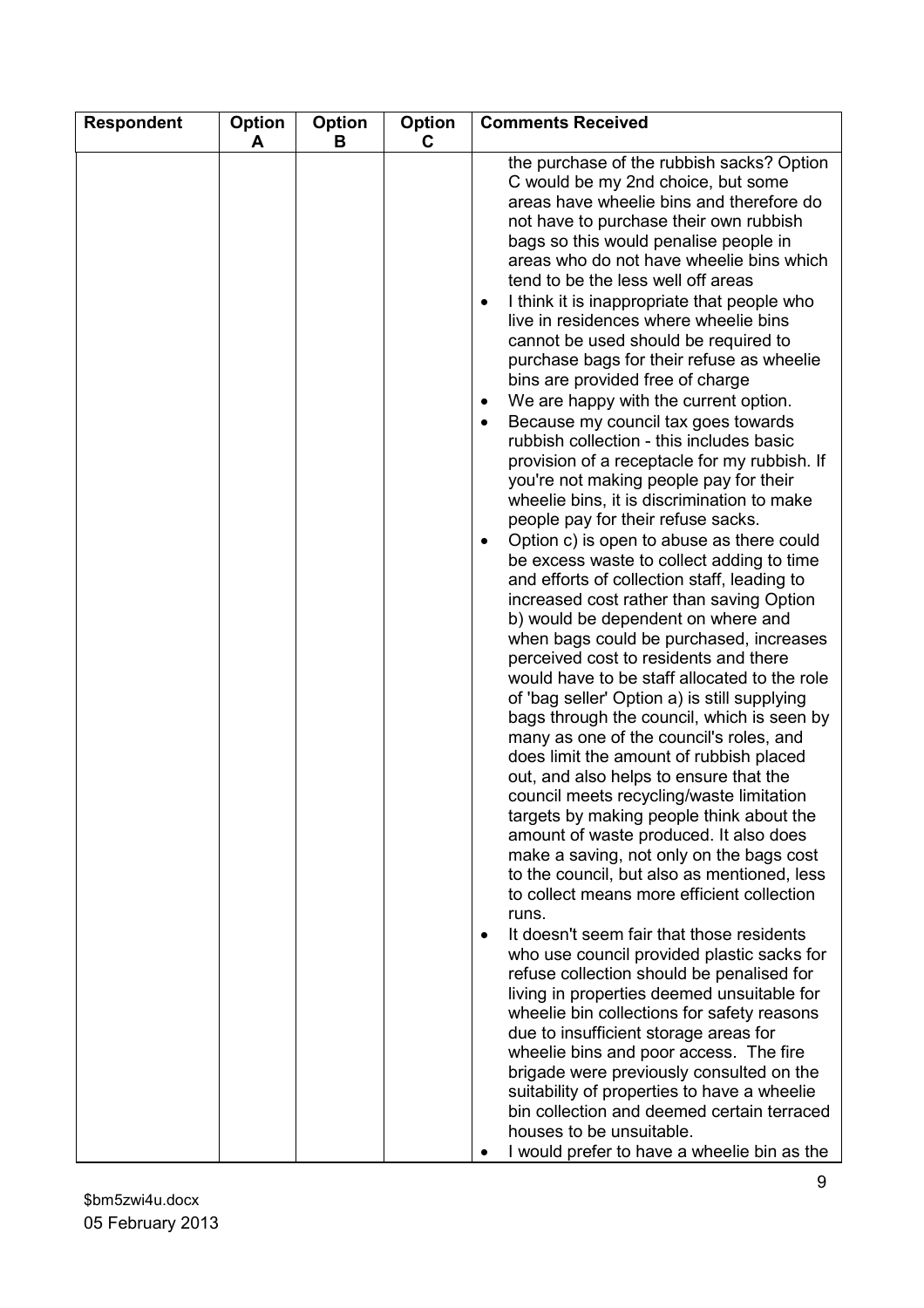| <b>Respondent</b> | Option<br>A | Option<br>В | <b>Option</b><br>C. | <b>Comments Received</b>                                                                                                                                                                                                                                                                                                                                                                                                                                                                                                                                                                                                                                                                                                                                                                                                                                                                                                                                                                                                                                                                                                                                                                                                                                                                                                                                                                                                                                                                                                                                                                                                                                                                                                                                                                                                                                                                                                                                                                                                                                                                                                                            |
|-------------------|-------------|-------------|---------------------|-----------------------------------------------------------------------------------------------------------------------------------------------------------------------------------------------------------------------------------------------------------------------------------------------------------------------------------------------------------------------------------------------------------------------------------------------------------------------------------------------------------------------------------------------------------------------------------------------------------------------------------------------------------------------------------------------------------------------------------------------------------------------------------------------------------------------------------------------------------------------------------------------------------------------------------------------------------------------------------------------------------------------------------------------------------------------------------------------------------------------------------------------------------------------------------------------------------------------------------------------------------------------------------------------------------------------------------------------------------------------------------------------------------------------------------------------------------------------------------------------------------------------------------------------------------------------------------------------------------------------------------------------------------------------------------------------------------------------------------------------------------------------------------------------------------------------------------------------------------------------------------------------------------------------------------------------------------------------------------------------------------------------------------------------------------------------------------------------------------------------------------------------------|
|                   |             |             |                     | other end of my street does and the same<br>lorry collects the but as this is not an<br>option I chose to have bags provided.<br>Because it works<br>$\bullet$<br>Small household. 2 per wk is ample and<br>saves me purchasing them<br>I selected option a as it is the option which<br>impacts my household the least, however,<br>I would like to provide an alternative for<br>your consideration. I live in a terraced<br>property, and currently use the council's<br>plastic bags. Having recently moved to<br>Sefton Council from Liverpool Council, I<br>was shocked at this approach to refuse<br>collection (I was previously used to<br>wheelie bins). I called Sefton Council and<br>asked for a wheelie bin, and was told I<br>couldn't have one, due to the type of<br>property I live in. Eventually, it was agreed<br>that I would be provided with one, for<br>storage only. My preferred option would<br>be for Sefton Council to review the current<br>wheelie bin arrangement, and consider<br>issuing households with wheelie bins. It<br>would be the responsibility of the<br>householder to put their wheelie bin out. In<br>instances where there were terraced<br>properties, the wheelie bin would need to<br>be taken to the gate at the end of the alley,<br>and then the householder would need to<br>recollect it from the same place, after the<br>refuse collection had taken place. Is<br>Sefton Council prepared to look at<br>alternatives, rather than just the options<br>presented? Surely reconsidering wheelie<br>bins would also provide cost savings, after<br>the initial investment of wheelie bins for<br>each household. It would then be the<br>responsibility of the household to use their<br>own bags when disposing of refuse, and<br>therefore Sefton would generate the<br>savings from plastic refuse bags.<br>£60000 is a small amount. Would those<br>residents charged for the service, or those<br>who provide their own containers/sacks be<br>given a discount on their Council Tax?<br>It is not my fault that I am not allowed to<br>use the wheelie bin provided by the<br>council |

 $\mathbf{I}$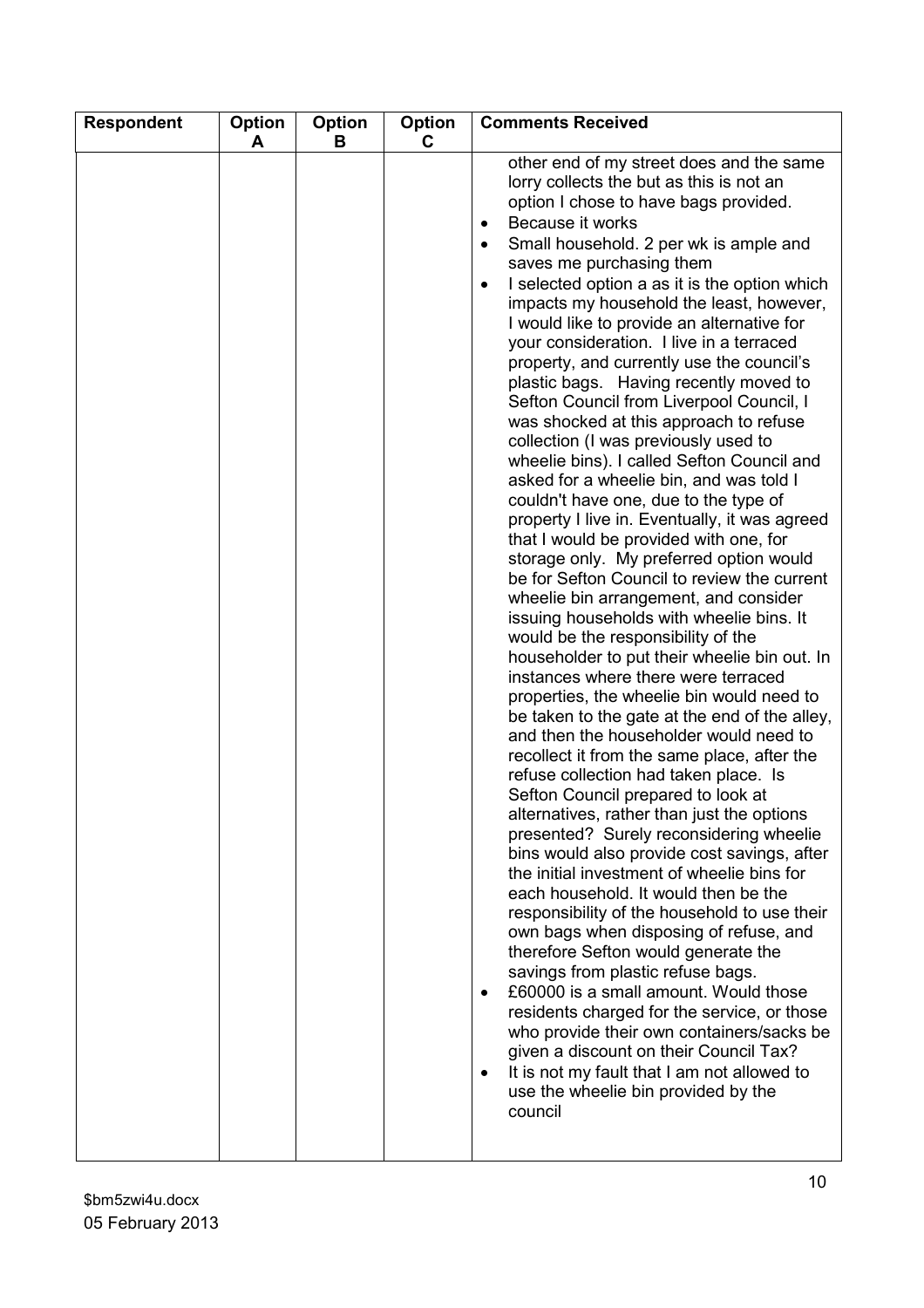| <b>Respondent</b> | Option<br>A | Option<br>в | <b>Option</b><br>C | <b>Comments Received</b>                                                                                                                                                                                                                                                                                                                                                                                                                                                                                                                                                                                   |
|-------------------|-------------|-------------|--------------------|------------------------------------------------------------------------------------------------------------------------------------------------------------------------------------------------------------------------------------------------------------------------------------------------------------------------------------------------------------------------------------------------------------------------------------------------------------------------------------------------------------------------------------------------------------------------------------------------------------|
|                   |             |             |                    | <b>Option B:</b>                                                                                                                                                                                                                                                                                                                                                                                                                                                                                                                                                                                           |
|                   |             |             |                    | Will save money but will also make people<br>think about how much rubbish they are<br>throwing away if they are limited to two per<br>week.<br>Sell the Council refuse sacks in local                                                                                                                                                                                                                                                                                                                                                                                                                      |
|                   |             |             |                    | shops. Purchasing may encourage the<br>public to use less. People previously<br>purchased black bags without complaint.<br>Allows the continued use of see through<br>sacks. Consider use of different coloured<br>sacks for recycling (when<br>collection/disposal facilities become<br>available).                                                                                                                                                                                                                                                                                                       |
|                   |             |             |                    |                                                                                                                                                                                                                                                                                                                                                                                                                                                                                                                                                                                                            |
|                   |             |             |                    | <b>Option C:</b><br>I choose this option, because I can't see<br>the point in the sacks you provide, as<br>black bags are cheap and just as good as<br>the one's you provide, and if it means that<br>the council can save money, or could use<br>that money else were then that must be<br>the better solution.<br>No limit on the number of bags being<br>collected<br>the council do not need to pay for the sack<br>that way council save £60.000 each year<br>common sense<br>In the long run I think it will be a better<br>$\bullet$<br>provision for us.<br>At the moment most of the time we have |
|                   |             |             |                    | our own sacks anyway which then have to<br>be wrapped in council one's to be taken<br>away. The council sacks are useless as<br>they are not strong enough and rip easily,<br>also I don't know how a family of 4 is<br>supposed to get all there rubbish in 2 bin<br>bags!<br>I currently use this service and I hate the<br>clear bags, everyone can see what you                                                                                                                                                                                                                                        |
|                   |             |             |                    | are discarding, I would prefer to use my<br>own bags and as many as I needed to<br>use.<br>Every plastic sack we use has to be<br>double bagged otherwise, thanks to our                                                                                                                                                                                                                                                                                                                                                                                                                                   |
|                   |             |             |                    | neighbours' cats; we find our rubbish<br>strewn over our back yard. This means we<br>use at least 4 bags a week, and since the<br>number and quality of bags we receive has<br>dropped we already have to supplement<br>the council's supply. We do not currently                                                                                                                                                                                                                                                                                                                                          |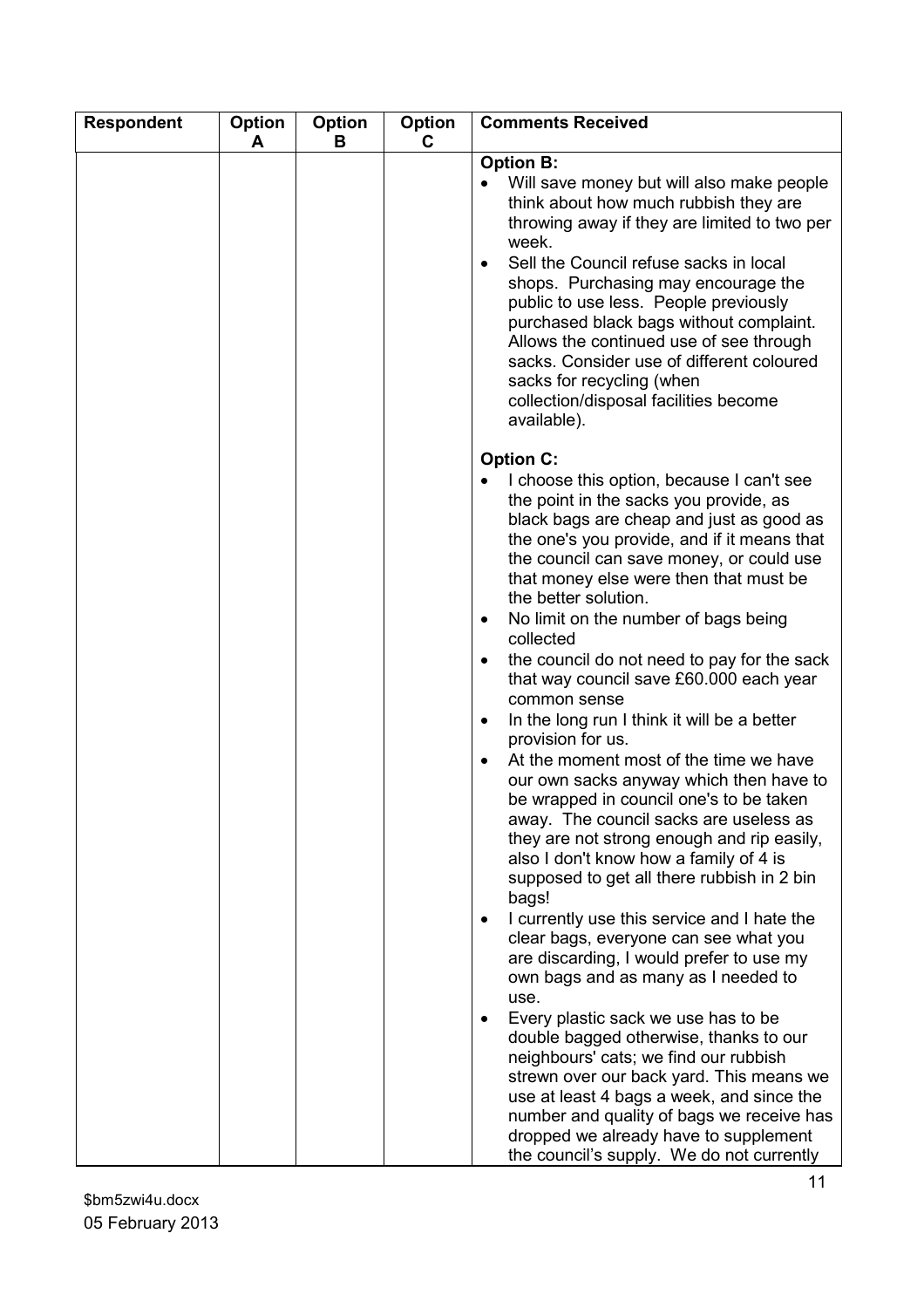| <b>Comments Received</b><br><b>Respondent</b><br><b>Option</b><br><b>Option</b><br><b>Option</b><br>C<br>A<br>в                                                                                                                                                                                                                                                                                                                                                                                                                                                                                                                                                                                                                                                                                                                                                                                                                                                                                                                                                                                                                                                                                                                                                                                                                                                                                                                                                                                                                                                                                                                                                                                                                                                                                                                                                                                                                                                                                                                                                                                                                                                  |  |
|------------------------------------------------------------------------------------------------------------------------------------------------------------------------------------------------------------------------------------------------------------------------------------------------------------------------------------------------------------------------------------------------------------------------------------------------------------------------------------------------------------------------------------------------------------------------------------------------------------------------------------------------------------------------------------------------------------------------------------------------------------------------------------------------------------------------------------------------------------------------------------------------------------------------------------------------------------------------------------------------------------------------------------------------------------------------------------------------------------------------------------------------------------------------------------------------------------------------------------------------------------------------------------------------------------------------------------------------------------------------------------------------------------------------------------------------------------------------------------------------------------------------------------------------------------------------------------------------------------------------------------------------------------------------------------------------------------------------------------------------------------------------------------------------------------------------------------------------------------------------------------------------------------------------------------------------------------------------------------------------------------------------------------------------------------------------------------------------------------------------------------------------------------------|--|
| have a problem with rats attacking bin<br>bags in our back yard, but if collection is<br>restricted to 2 bags per week the chances<br>of this happening are greatly increased.<br>I would actually prefer a wheelie bin<br>collection. I really think that the council<br>needs to strongly give some thought about<br>how they could accommodate a wheelie<br>bin collection on a street by street basis.<br>It's not acceptable in 2013! Bags on the<br>street attract vermin and I really dislike<br>having to haul dirty and smelly bin bags<br>through the house every week. It's really<br>unhygienic and I think you need to<br>consider other options - back alley<br>access? Health and safety concerns is not<br>an excuse as pulling dirty bin bags through<br>the house is also not very 'health and<br>safety'. I have ticked option c above in<br>absence of a wheelie bin because I hate<br>the clear sacks you provide. I would rather<br>not see everyone else's waste thanks! I<br>think asking us to pay for your bin bags is<br>really unfair and quite disgraceful and I<br>would seek a council tax reduction if this<br>was brought in.<br>SMBC can make better use of their<br>resources with this option<br>Firstly, my refuse collectors are excellent.<br>In turn, my household puts out refuse in a<br>clean and tidy way, in the clear sacks you<br>provide. Before that, we used the wheelie<br>bin you provided. This now provides a<br>good storage facility until bin night. Prior<br>to that we used black bin bags in whatever<br>manner the council requested - won't go<br>back as far a metal bins. Regardless of<br>how wonderful my refuse collectors are,<br>company policy obviously precludes them<br>removing anything that is not in a<br>regulation plastic bag and, living in a<br>terraced area I regularly see how some<br>refuse is put out. At least people might<br>leave the stuff outside their own home if<br>you will collect any tidily made up package<br>instead of dumping near alley gates, or<br>overflowing the public waste bins/doggy<br>poo bins.<br>Not everyone in the borough gets the free |  |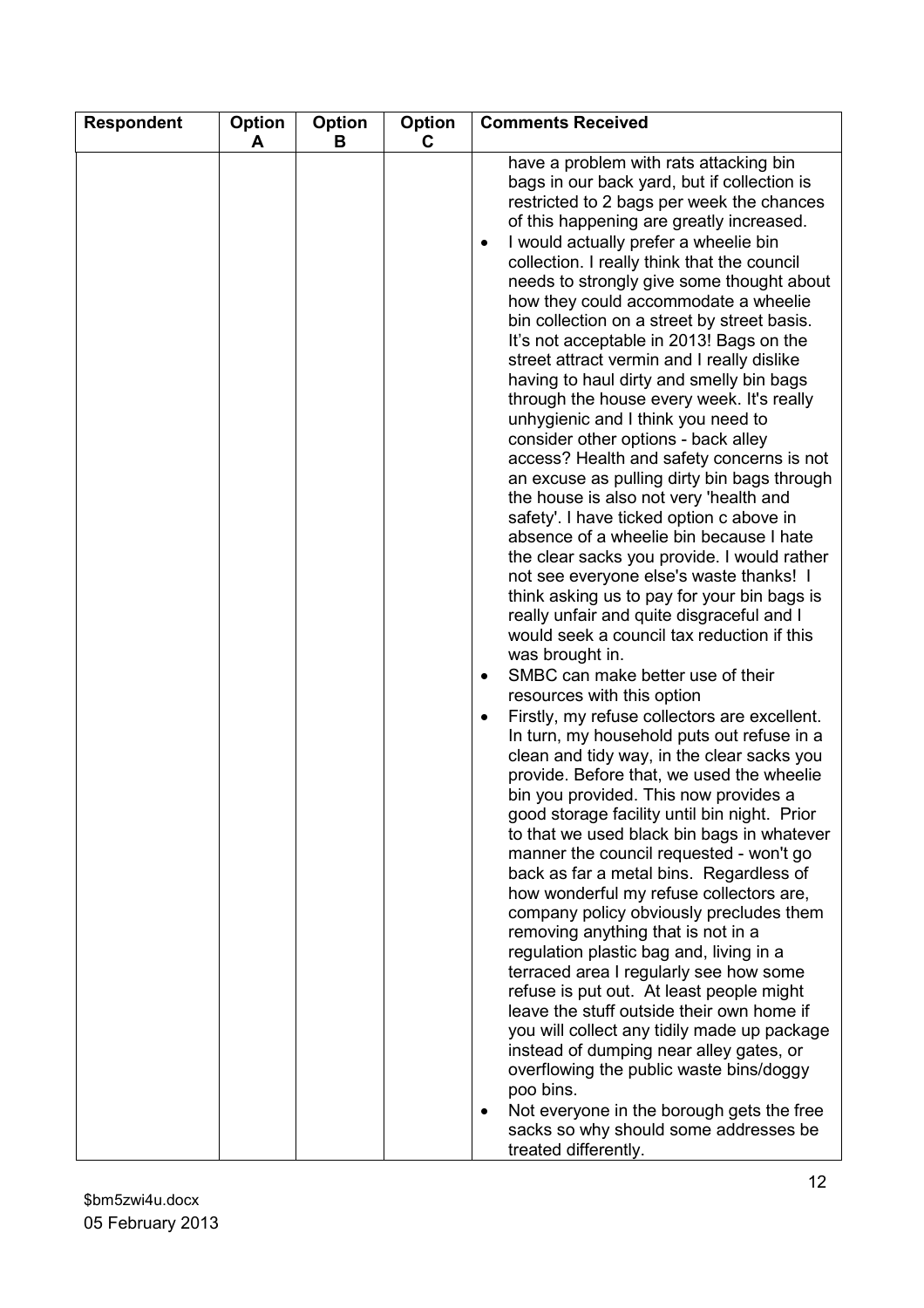| <b>Respondent</b> | Option | <b>Option</b> | Option | <b>Comments Received</b>                                                                                                                                                                                                                                                                                                                                                                                                                                                                                                                                                                                                                                                                                                                                                                                                                                                                                                                                                                                                                                                                                                                                                                                                                                                                                                                                                                                                                                                                                                                                                                                                                                                                                                                                                                                                                                                                     |
|-------------------|--------|---------------|--------|----------------------------------------------------------------------------------------------------------------------------------------------------------------------------------------------------------------------------------------------------------------------------------------------------------------------------------------------------------------------------------------------------------------------------------------------------------------------------------------------------------------------------------------------------------------------------------------------------------------------------------------------------------------------------------------------------------------------------------------------------------------------------------------------------------------------------------------------------------------------------------------------------------------------------------------------------------------------------------------------------------------------------------------------------------------------------------------------------------------------------------------------------------------------------------------------------------------------------------------------------------------------------------------------------------------------------------------------------------------------------------------------------------------------------------------------------------------------------------------------------------------------------------------------------------------------------------------------------------------------------------------------------------------------------------------------------------------------------------------------------------------------------------------------------------------------------------------------------------------------------------------------|
|                   | A      | В             | C.     | Also happy with option A but definitely<br>$\bullet$<br>would NOT be happy with option B. This<br>would also reduce plastic consumption by<br>allowing use of other types of plastic bags.<br>Hopefully the recycle provisions will<br>improve with this option<br>It seems a ridiculous expense to print<br>Sefton logo on plastic bags obviously<br>savings have to be made the costs of<br>providing own bags would not cost so<br>much<br>With a large household 2 bags a week isn't<br>enough so you end up running out &<br>having to purchase black bags & go to the<br>tip so if the council would take any bags as<br>long as garden rubbish was still<br>segregated I think it would be viable for<br>people to purchase their own bin bags<br>it's easy / cheap to buy black bags<br>I chose option C for the following reasons:<br>$\bullet$<br>Option A would mean that people would<br>have an excess of rubbish because most<br>households produce more than 2 bags of<br>rubbish per week, this would lead to more<br>litter on the streets, not a good option.<br>Option B would mean the same two bag<br>collection as above with the same side<br>effects and added to this we would have to<br>pay the council for the bags and collect,<br>which as well as being inconvenient would<br>probably also mean paying a premium for<br>bags that would be cheaper from Tescos.<br>I would rather pay for my own bags on the<br>condition that the council will collect all of<br>my rubbish.<br>Best option as your people will take all<br>bags without quibbling, so to me a far<br>better option<br>Large families struggle with the limitation<br>of 2 bags per week<br>Many people who currently have large<br>obtrusive bins would be very pleased to<br>convert to this option. I would rather like to<br>do so myself<br>It would save the council having to supply |
|                   |        |               |        | bags, and for those households who have<br>bigger families and more waste, it doesn't<br>limit them to 2 bags per week<br>As there are 7 members in our family we<br>think providing our own sacks/bags will                                                                                                                                                                                                                                                                                                                                                                                                                                                                                                                                                                                                                                                                                                                                                                                                                                                                                                                                                                                                                                                                                                                                                                                                                                                                                                                                                                                                                                                                                                                                                                                                                                                                                 |
|                   |        |               |        | help the council and my family as long as                                                                                                                                                                                                                                                                                                                                                                                                                                                                                                                                                                                                                                                                                                                                                                                                                                                                                                                                                                                                                                                                                                                                                                                                                                                                                                                                                                                                                                                                                                                                                                                                                                                                                                                                                                                                                                                    |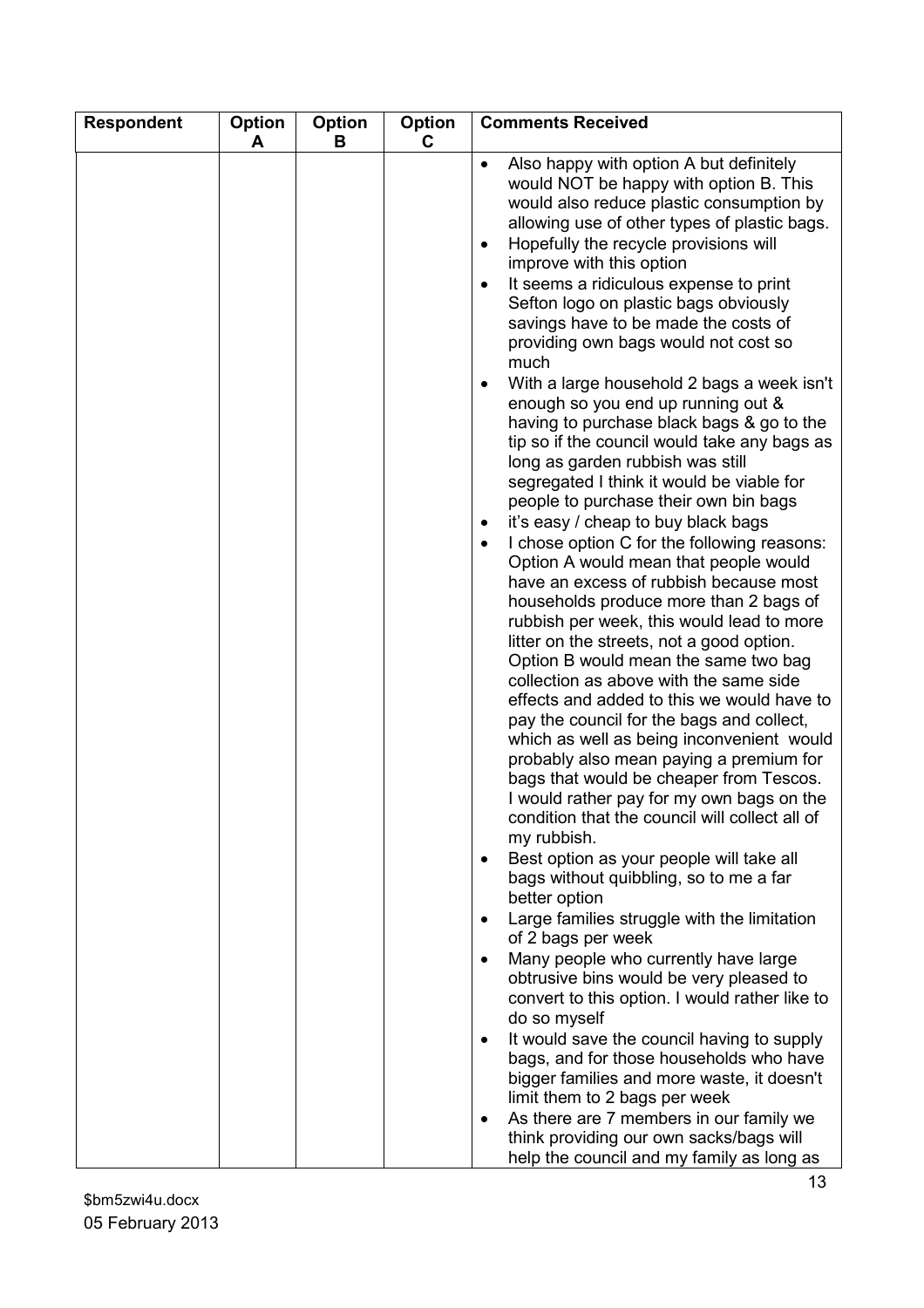| <b>Respondent</b> | Option<br>A | <b>Option</b><br>B | <b>Option</b><br>C | <b>Comments Received</b>                                                                                                                                                                                                                                                                                                                                                                                                                                                                                                                                                                                                                                                                                                                                                                                                                                                                                                                                                                                                                                                                                                                                                                                                                                                                                                                                                                                                                                                                                                                                                                                                                                                                                                                                                                                                                                                                                                                                                                                                                                                                                                                  |
|-------------------|-------------|--------------------|--------------------|-------------------------------------------------------------------------------------------------------------------------------------------------------------------------------------------------------------------------------------------------------------------------------------------------------------------------------------------------------------------------------------------------------------------------------------------------------------------------------------------------------------------------------------------------------------------------------------------------------------------------------------------------------------------------------------------------------------------------------------------------------------------------------------------------------------------------------------------------------------------------------------------------------------------------------------------------------------------------------------------------------------------------------------------------------------------------------------------------------------------------------------------------------------------------------------------------------------------------------------------------------------------------------------------------------------------------------------------------------------------------------------------------------------------------------------------------------------------------------------------------------------------------------------------------------------------------------------------------------------------------------------------------------------------------------------------------------------------------------------------------------------------------------------------------------------------------------------------------------------------------------------------------------------------------------------------------------------------------------------------------------------------------------------------------------------------------------------------------------------------------------------------|
|                   |             |                    |                    | all is collected /removed from our property<br>on the day put out.<br>It makes better financial sense for<br>householders to buy their own sacks and<br>save the cost to the authority. The current<br>system isn't working with some<br>households getting more than their quota<br>and some less. The resulting mess that is<br>left on the streets when collectors refuse to<br>take bags that do not have the day of the<br>week printed on them is a disgrace and<br>encourages the overwhelming rat<br>problems that are prevalent.<br>We have a large family with three small<br>$\bullet$<br>children, and have a lot of waste it would<br>be a health hazard if all of our bags were<br>not collected and difficult to dispose of<br>ourselves.<br>1. This is returning to a previous system;<br>٠<br>however you never stated whether<br>collection would remain weekly. 2. I never<br>needed the amount of plastic bags<br>supplied and ended up throwing many of<br>them away. I did contact the council about<br>this. I wonder how many households<br>require the amount of bags supplied?<br>My waste is currently collected in the<br>council refuse sacks and I believe that if<br>the council will only take waste in bags<br>(rather than providing a wheelie bin) then<br>residents should be free to put this waste<br>in any bags and that the council should<br>collect any reasonable number of bags per<br>week. As a family of 4, including our<br>youngest who is still in nappies, we<br>generate a fair amount of waste and being<br>able to dispose of this without having to<br>use council refuse sacks would be easier.<br>For example, we already use 'nappy<br>sacks' that are clean and hygienic, but<br>when one of these is full we still have to<br>put this inside a council refuse sack. All<br>this does is increase the amount of plastic<br>we are putting in landfill - it would be more<br>appropriate to collect a reasonable amount<br>of householder-supplied refuse sacks on a<br>weekly basis.<br>Occasionally have more than 2 bags, also<br>at the moment if correct bag is not used |
|                   |             |                    |                    | bin men will not collect and its left on the<br>pavement causing other issues this way                                                                                                                                                                                                                                                                                                                                                                                                                                                                                                                                                                                                                                                                                                                                                                                                                                                                                                                                                                                                                                                                                                                                                                                                                                                                                                                                                                                                                                                                                                                                                                                                                                                                                                                                                                                                                                                                                                                                                                                                                                                    |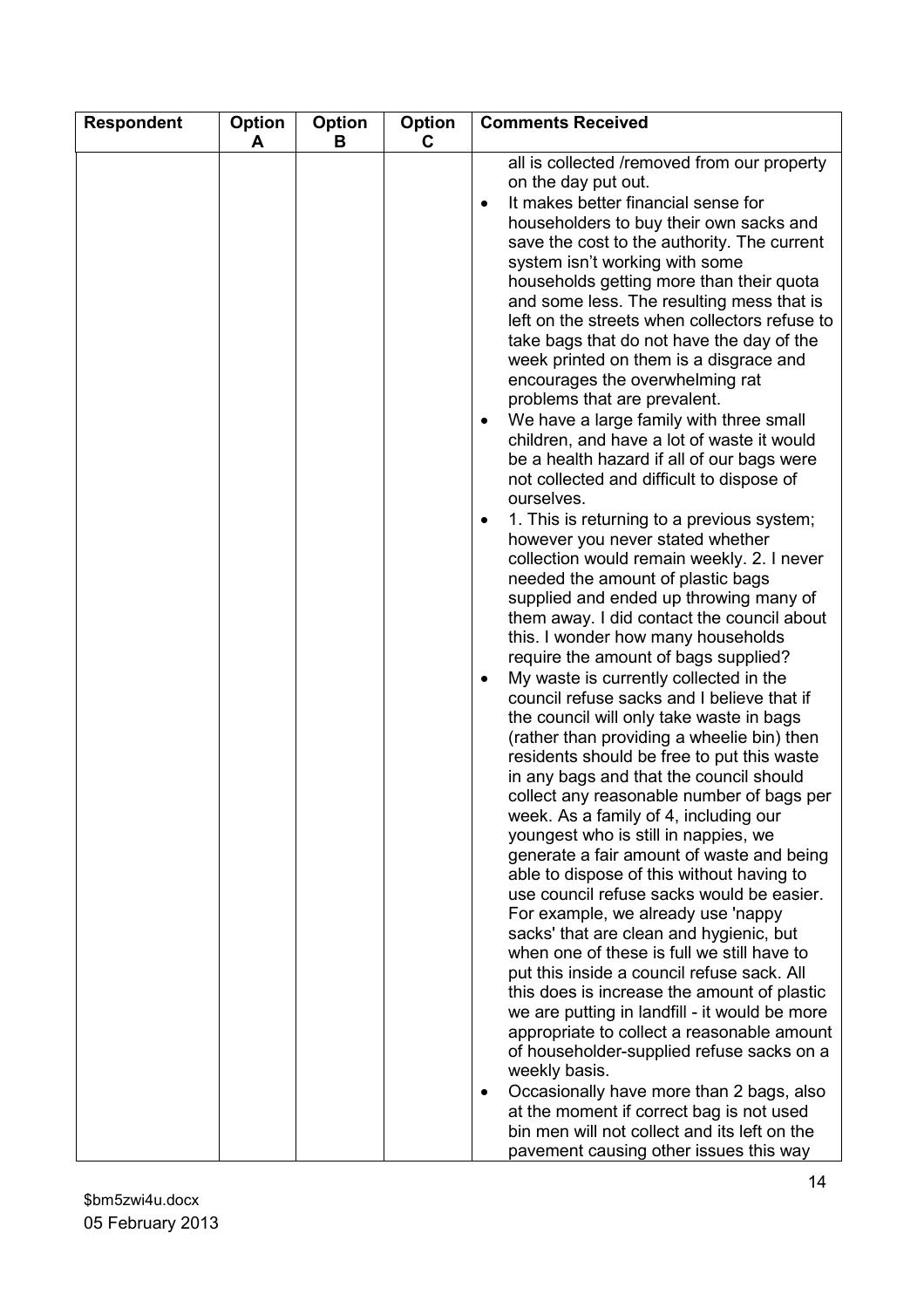| <b>Respondent</b> | Option<br>A | Option<br>B | <b>Option</b><br>C. | <b>Comments Received</b>                                                                                                                                                                                                                                                                                                                                                                                                                                                                                                                                                                                                                                                                                            |
|-------------------|-------------|-------------|---------------------|---------------------------------------------------------------------------------------------------------------------------------------------------------------------------------------------------------------------------------------------------------------------------------------------------------------------------------------------------------------------------------------------------------------------------------------------------------------------------------------------------------------------------------------------------------------------------------------------------------------------------------------------------------------------------------------------------------------------|
|                   |             |             |                     | bin men should collect all rubbish and the<br>streets should be clear<br>Easier to provide own bags and be able to<br>put extra bags out if necessary                                                                                                                                                                                                                                                                                                                                                                                                                                                                                                                                                               |
|                   |             |             |                     | Ways of reducing impact/mitigation:                                                                                                                                                                                                                                                                                                                                                                                                                                                                                                                                                                                                                                                                                 |
|                   |             |             |                     | Therefore why not just give every resident<br>1 bag per week and any further rubbish<br>they would need to purchase their own<br>rubbish bags.<br>Wouldn't it be simpler to give each<br>$\bullet$<br>household wheelie bins the size that would<br>fit one or two bags of waste per week this<br>would then leave property owners to then<br>purchase their own waste bags and<br>reduce your bill of a period of time. Also<br>your recycling facilities should be<br>compulsory for households not as I am<br>advised an option. This would then reduce<br>the landfill waste. Your recycling facilities<br>are to be honest a joke as, you do not<br>recycle cardboard which then has to go to<br>landfillwhy?! |
|                   |             |             |                     | 1 - Deliver less bags. I live in a 2-person<br>household and we are overflowing with<br>refuse sacks that have been delivered<br>over the last 4 years. Supply bags based<br>on the number of people listed on the<br>Council Tax for that property or ask<br>residents to specify how many bags they<br>need up to a maximum amount. 2 - Fine<br>residents who do not recycle. Recycling<br>significantly reduces the amount of general<br>household waste that needs to go in<br>refuse sacks. My neighbours do not<br>recycle - this impacts the environment and<br>causes the council more work in rubbish<br>collection.                                                                                       |
|                   |             |             |                     | Residents should be encouraged to better<br>$\bullet$<br>recycle waste and on occasion should be<br>warned and then penalised if obvious<br>recyclable materials are consistently<br>thrown out with general rubbish in the                                                                                                                                                                                                                                                                                                                                                                                                                                                                                         |
|                   |             |             |                     | sacks.<br>Consult a wider population. I would have<br>been unaware of the consulting if I hadn't<br>checked the Sefton website for something<br>unrelated. If you want residents to buy in<br>to the proposals, you need to make them<br>aware of the consultation, and how                                                                                                                                                                                                                                                                                                                                                                                                                                         |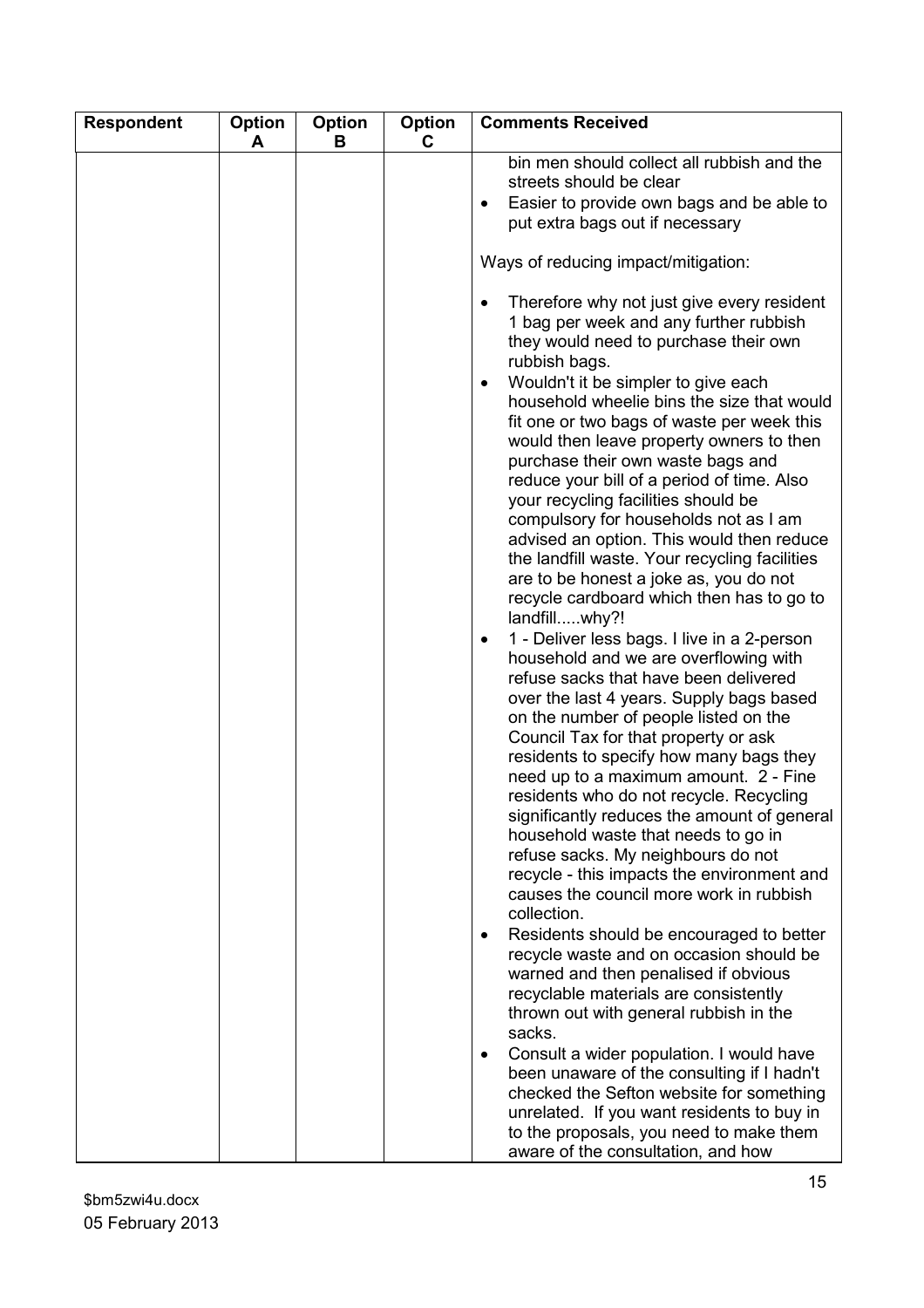| <b>Respondent</b> | Option<br>A | Option<br>В | <b>Option</b><br>C | <b>Comments Received</b>                                                                                                                                                                                                                                                                                                                                                                                                                                                                                                                                                                                                                                                                                                                                                                                                                                                                                                                                                                                                                                                                                                                                                                                                                                                                                                                                                                                                                                                                                                                                                                                                                                                                                                                                                                                                                                                                                                                                                                                                                                                                                                                                                                                                   |
|-------------------|-------------|-------------|--------------------|----------------------------------------------------------------------------------------------------------------------------------------------------------------------------------------------------------------------------------------------------------------------------------------------------------------------------------------------------------------------------------------------------------------------------------------------------------------------------------------------------------------------------------------------------------------------------------------------------------------------------------------------------------------------------------------------------------------------------------------------------------------------------------------------------------------------------------------------------------------------------------------------------------------------------------------------------------------------------------------------------------------------------------------------------------------------------------------------------------------------------------------------------------------------------------------------------------------------------------------------------------------------------------------------------------------------------------------------------------------------------------------------------------------------------------------------------------------------------------------------------------------------------------------------------------------------------------------------------------------------------------------------------------------------------------------------------------------------------------------------------------------------------------------------------------------------------------------------------------------------------------------------------------------------------------------------------------------------------------------------------------------------------------------------------------------------------------------------------------------------------------------------------------------------------------------------------------------------------|
|                   |             |             |                    | everyone can get involved.<br>Find savings elsewhere. Does the Mayor<br>of Sefton and senior officers get car/travel<br>allowances? Cut these instead and I am<br>sure £60000 could easily be found.<br>Nothing - people need to be aware that the<br>$\bullet$<br>Council is in dire financial straights and<br>people cannot expect the Council to carry<br>on supplying the same level of service that<br>they do now<br>Give those residents affected plenty of<br>$\bullet$<br>notice and information before changing<br>give everybody fair notice of and tell<br>$\bullet$<br>people about recycling centres if they do it<br>themselves more cost effective<br>Why have we not been given wheelie bins<br>like most other households?<br>Give us a wheelie bin - no more unsightly<br>$\bullet$<br>bags in the yard, and no more carrying<br>rain sodden bags through the house to put<br>them out for collection.<br>Have you included your Refuse Collectors<br>in this discussion? They do the work and<br>if asked might have some good<br>suggestions. Listen to people from a<br>variety of backgrounds and not just those<br>who do not encounter refuse problems,<br>filth, and rats, on their own doorsteps. Do<br>it once and, hopefully, do it right. How<br>much did it cost you to deliver, then find<br>that wheelie bins were unsuitable in some<br>areas??<br>By providing better recycling services such<br>as collection of recyclable plastics and<br>cardboard.<br>The authority should expand its recycling<br>$\bullet$<br>to our homes. Some authorities have<br>receptacles for cardboard, plastics and<br>green waste which is recycled weekly this<br>would reduce greatly the volume of waste<br>going to landfill. Some areas already have<br>green waste and it is unfair that all areas<br>who have green spaces do not have<br>equality of services. I run a shop which<br>recycles clothing, books, furniture,<br>footwear by giving them away free and we<br>also redistribute surplus food. The<br>authority should make available hard to<br>rent retail units free of charge for more<br>people to do the same this would reduce<br>the amount thrown on the tip by residents. |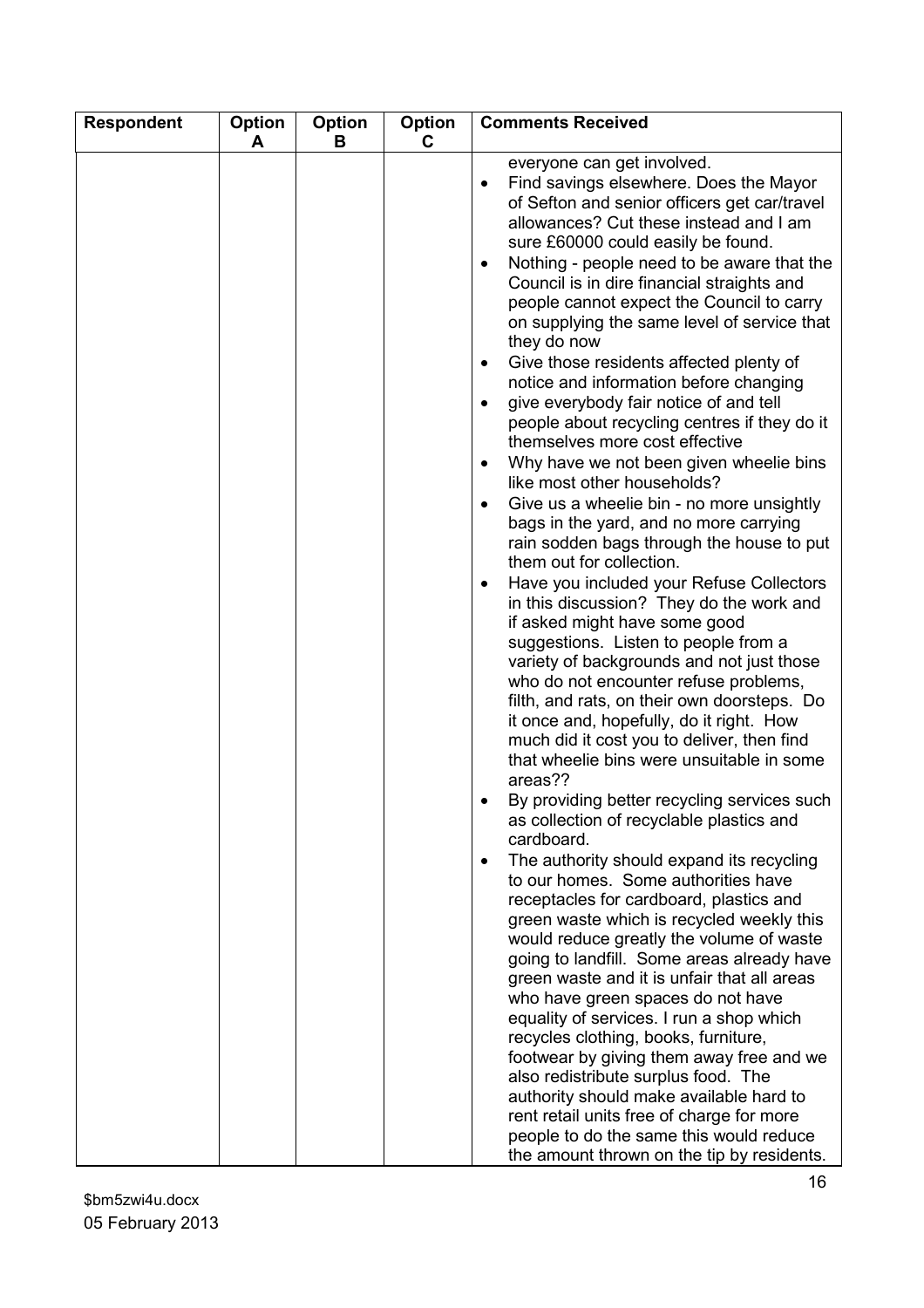| <b>Respondent</b>    | Option<br>A | Option<br>В | <b>Option</b><br>C | <b>Comments Received</b>                                                                                                                                                                                                                                                                                                                                                                                                                                                                                                                                                                                                                                                                                                                                                                                                                                                                                                                                                                                                                                                                                                                                                                                                                                                                     |
|----------------------|-------------|-------------|--------------------|----------------------------------------------------------------------------------------------------------------------------------------------------------------------------------------------------------------------------------------------------------------------------------------------------------------------------------------------------------------------------------------------------------------------------------------------------------------------------------------------------------------------------------------------------------------------------------------------------------------------------------------------------------------------------------------------------------------------------------------------------------------------------------------------------------------------------------------------------------------------------------------------------------------------------------------------------------------------------------------------------------------------------------------------------------------------------------------------------------------------------------------------------------------------------------------------------------------------------------------------------------------------------------------------|
|                      |             |             |                    | I believe consideration regarding the<br>availability of wheelie bins should be given<br>as an alternative to the collection of sacks.<br>I also believe increased recycling facilities<br>should be available kerbside. We recently<br>moved to Sefton from Liverpool where a<br>recycling wheelie bin was provided. This<br>was an excellent service (collected<br>fortnightly) that took cardboard along with<br>plastic bottles/cartons (such as milk and<br>lemonade bottles etc) in addition to the<br>tins, glass, paper etc that are currently<br>collected by Sefton council. We have a lot<br>of cardboard waste (from cereal boxes to<br>Amazon packages!) and if this could easily<br>be recycled it would be most helpful. Even<br>the local recycling banks in Crosby village<br>do not accept cardboard, meaning that the<br>only option is to drive to the recycling<br>facility in Bootle. As a consequence, a<br>significant amount of waste that could<br>otherwise be recycled, ends up going into<br>our standard waste on a weekly basis and<br>does not help Sefton council in achieving<br>its recycling targets and benefitting the<br>environment. I would encourage the<br>council to consider its kerbside recycling<br>offering to see if it could be improved. |
| Mrs G-M,<br>Seaforth |             |             |                    | With regards to your letter concerning<br>sacks I am more than happy to provide<br>and pay for my own!<br>All that I ask is that you make sure<br>residents are only putting them out on the<br>day of collection. Seaforth Rd looks like a<br>rubbish dump because residents are not<br>caring or taking pride in our area.                                                                                                                                                                                                                                                                                                                                                                                                                                                                                                                                                                                                                                                                                                                                                                                                                                                                                                                                                                 |
| Anonymous            |             |             |                    | Option C<br>Or option D cut down on councillors. Cut<br>out 2 councillors per ward. Save £20,000<br>per ward.                                                                                                                                                                                                                                                                                                                                                                                                                                                                                                                                                                                                                                                                                                                                                                                                                                                                                                                                                                                                                                                                                                                                                                                |
| Ms BB, Crosby        |             |             |                    | Having received your letter today,<br>$\bullet$<br>regarding the cost of you supplying the<br>Clear Plastic Sacks, that we use to<br>dispose of our household waste, and in<br>conjunction with the 3-alternative choices<br>you have given to us, as residents in<br>College Road, my choice is for - Option c.<br>We always used to provide our own Black                                                                                                                                                                                                                                                                                                                                                                                                                                                                                                                                                                                                                                                                                                                                                                                                                                                                                                                                  |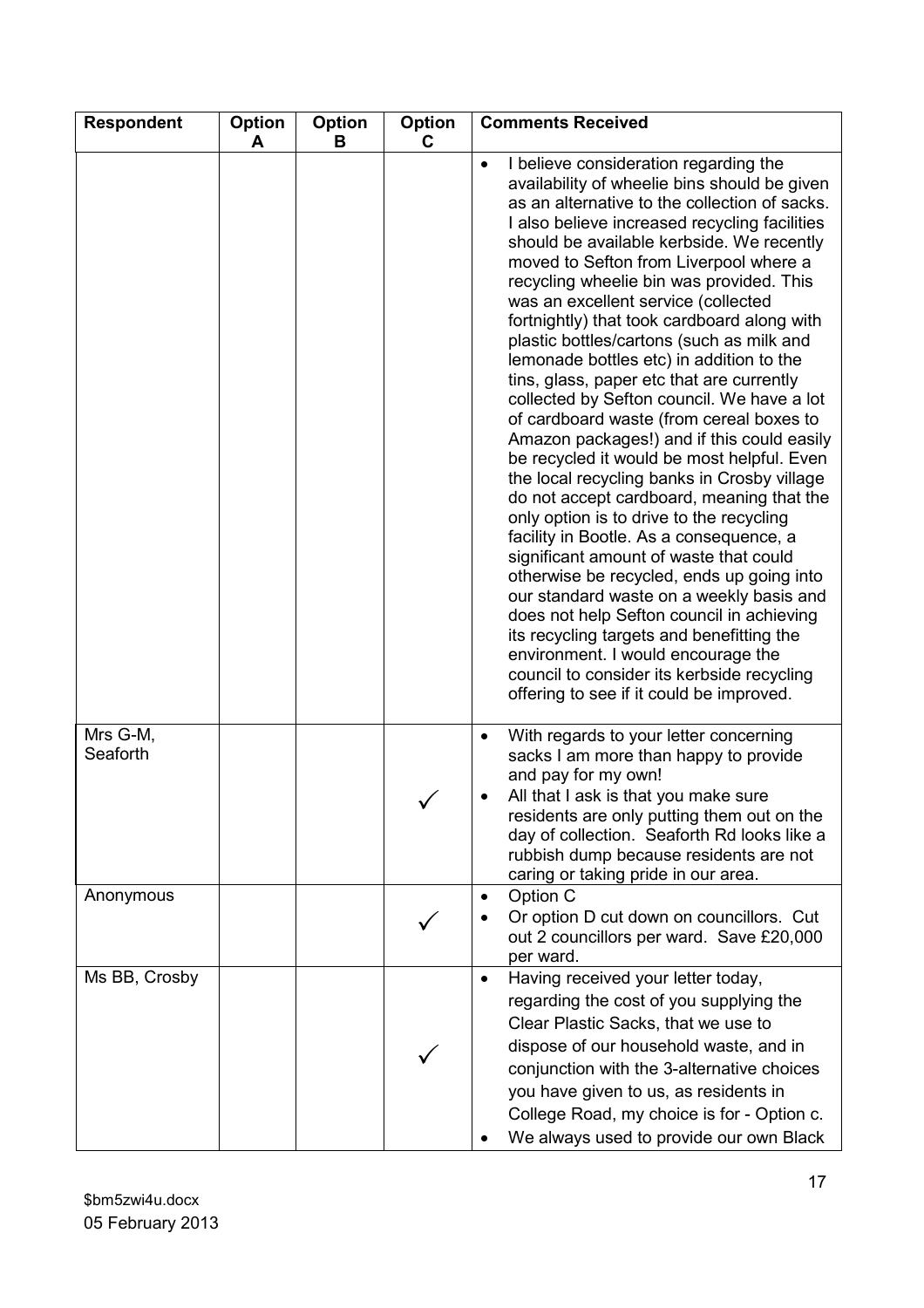| <b>Respondent</b> | Option<br>A | <b>Option</b><br>B | Option<br>C | <b>Comments Received</b>                                                                                                                                                                                                                                                                                                                                                                                                                                                                                                                                                                                                                                                                                                                                                          |
|-------------------|-------------|--------------------|-------------|-----------------------------------------------------------------------------------------------------------------------------------------------------------------------------------------------------------------------------------------------------------------------------------------------------------------------------------------------------------------------------------------------------------------------------------------------------------------------------------------------------------------------------------------------------------------------------------------------------------------------------------------------------------------------------------------------------------------------------------------------------------------------------------|
| Mrs VB            |             |                    | ၇           | Bags in the past, then this was changed to<br>you supplying our bags with the day<br>printed on for our collection.<br>I see no problem to supplying my own<br>$\bullet$<br>bags, so long as there will not be any<br>problem with the collection of same.<br>I don't care for any of your options offered<br>$\bullet$<br>about the above.<br>I would like to suggest and alternative.<br>Sefton continues to provide 2 sacks but<br>without the logo.<br>This would sure be cheaper. I residents<br>$\bullet$<br>provide any extra.<br>However before any changes are made I<br>think we should be informed about the<br>additional recycling to be done and this<br>should be in place<br>Being housebound because of sight and<br>mobility problems I can't travel to collect |
|                   |             |                    |             | anything without help. Sure I am not the<br>only one in this situation. Don't see why<br>this could not be considered given that one<br>of the options is (we can use any sack and<br>you will take the lot) if Sefton is rereleased<br>from providing any at all.<br>A further point I see Sefton is asking for<br>$\bullet$<br>views on increased Council tax would it be<br>true to say that if we agree to buying or<br>own sacks and the increase goes through<br>this would be a double whammy, Don't<br>think I care for that at all.                                                                                                                                                                                                                                      |
| Ms EW             |             |                    |             | I have completed the online consultation<br>form however I do not understand why<br>there is not an option for wheelie bins.<br>I live on a road where one end of the street<br>has bins and the other has plastic bags.<br>I would much rather be provided with a bin<br>$\bullet$<br>as we all, apart from the flats, have a<br>storage space for the bins.<br>Surely this would also be a cheaper option<br>for the council as they would only need to<br>provide bags for the flats.<br>I was also informed, by the council, 7<br>years ago when I moved in that I would get<br>a green garden recycling wheelie bin but<br>as of yet there is no sign of us being given<br>them.                                                                                             |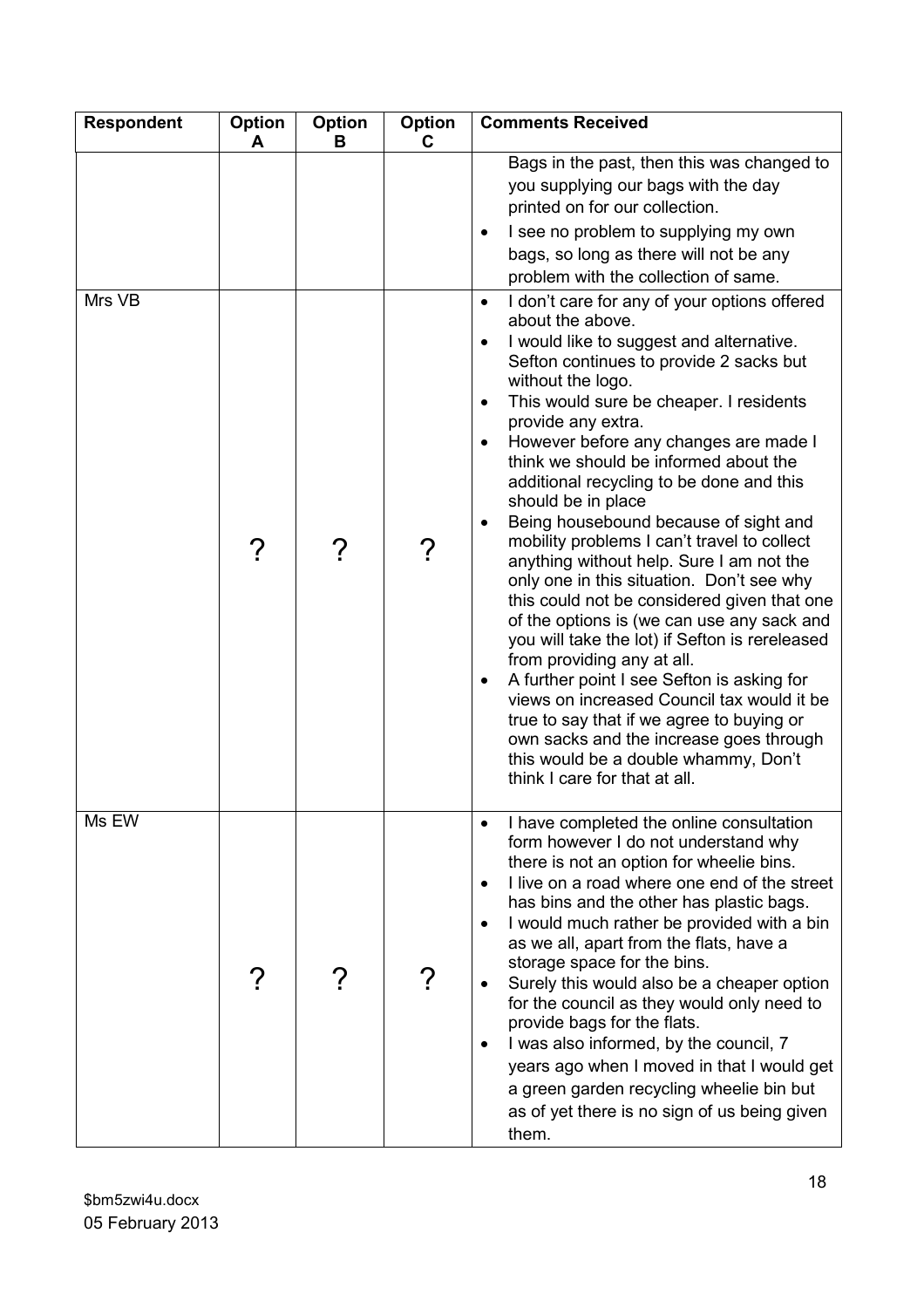| <b>Respondent</b> | <b>Option</b> | <b>Option</b> | <b>Option</b> | <b>Comments Received</b>                                                                         |
|-------------------|---------------|---------------|---------------|--------------------------------------------------------------------------------------------------|
| Ms MW             |               |               |               | I have chosen option a and would also like<br>a food bin for recycling left overs too<br>please. |

Appendix 4 – Analysis of Questionnaire Results in Detail



Some 66.67% of respondents chose Option C, to use their own plastic sacks in exchange for all sacks being collected from their household. 29.41% chose Option A, to continue with the existing service. Two thirds of householders who responded are in favour of Option C.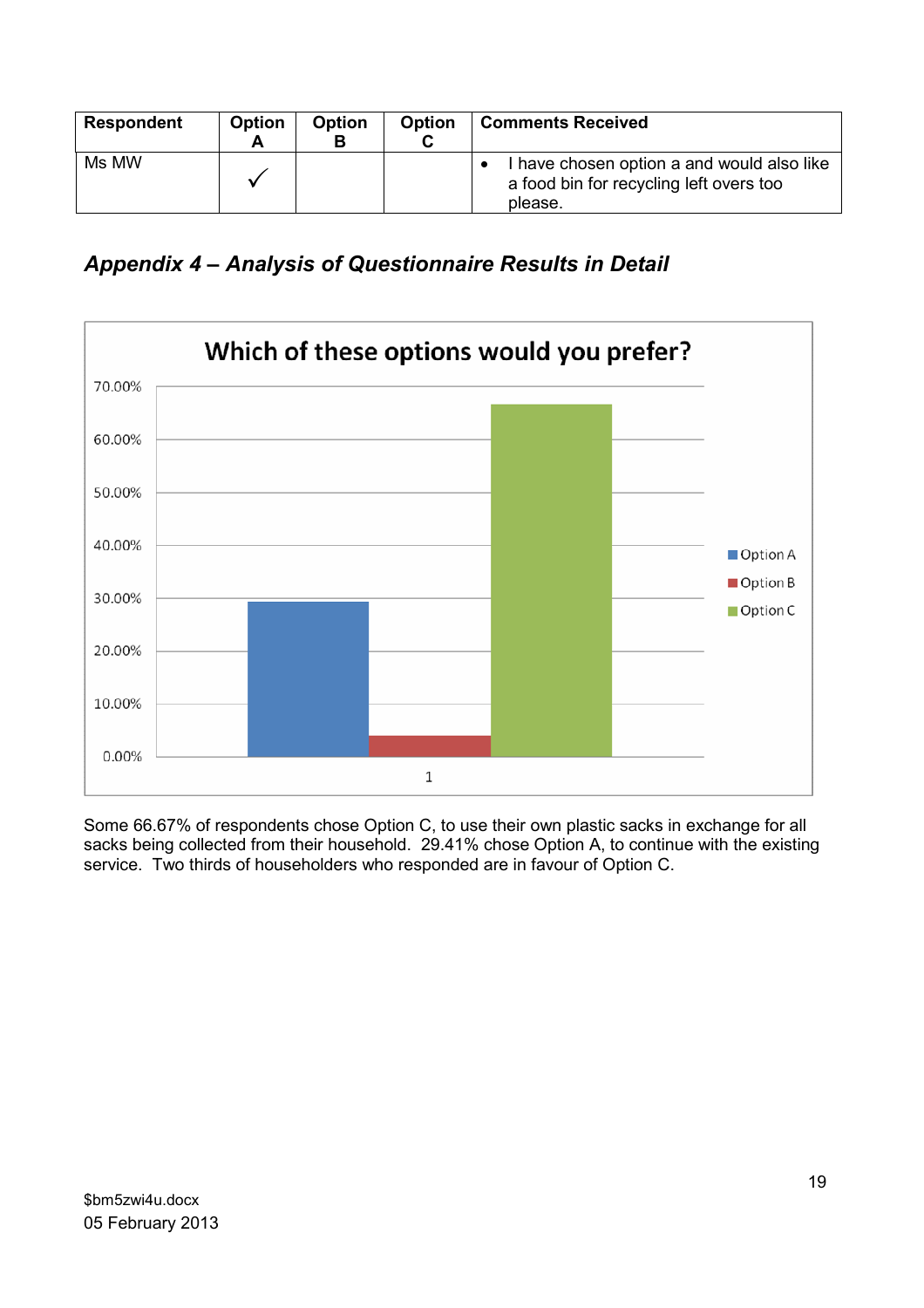

The catchment area for the service is L20, L21, L22 and L23. 32.56% come from the L23 area, whilst 27.91% come from L22, 20.93% come from L21 and 11.63% come from the L20 areas. The majority of respondents come from the L23 and L22 areas, where the service is most heavily used.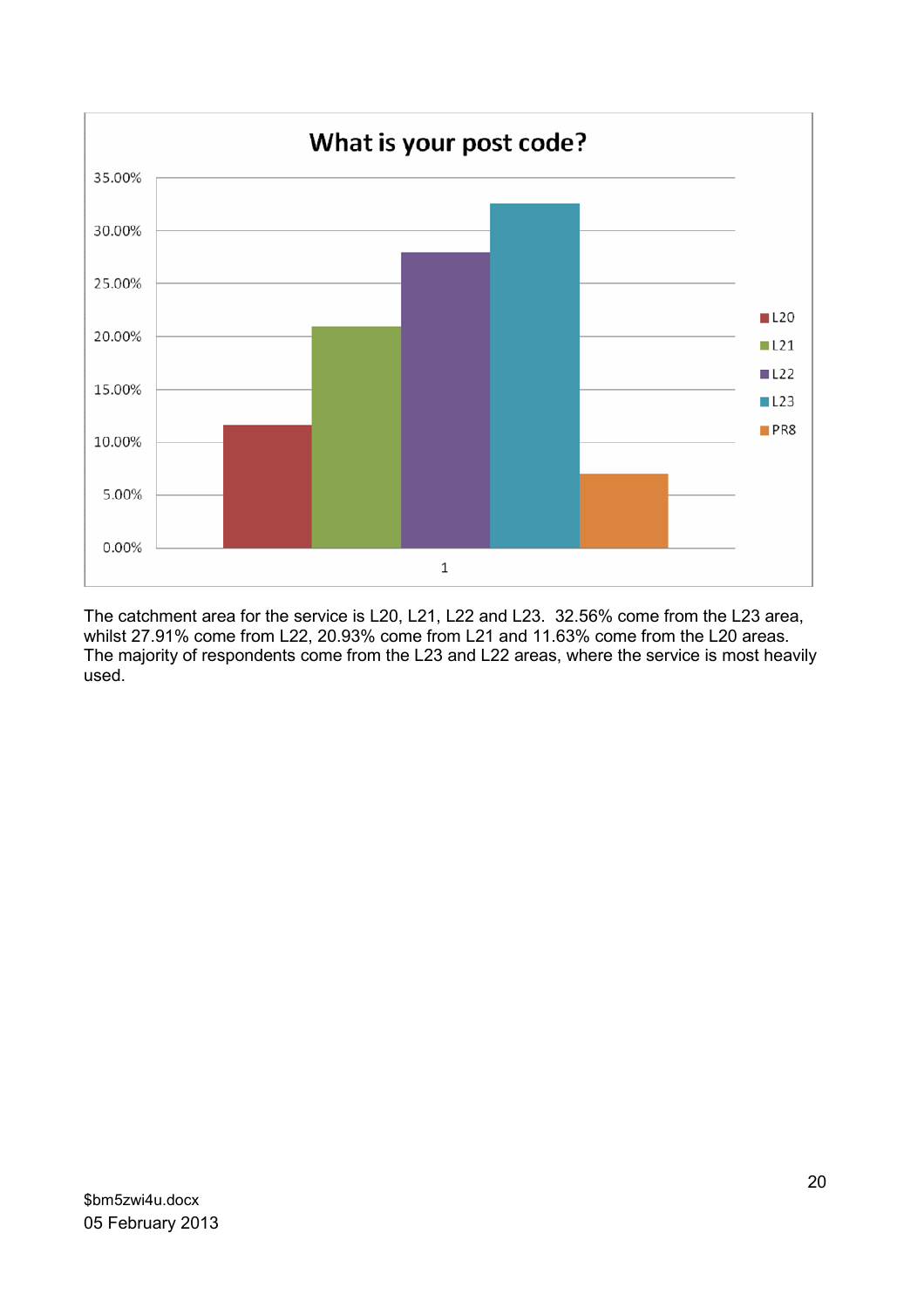Appendix 5 – Equality Data



The majority of respondents to the questionnaire were female, 69.23% compared to 30.77% male.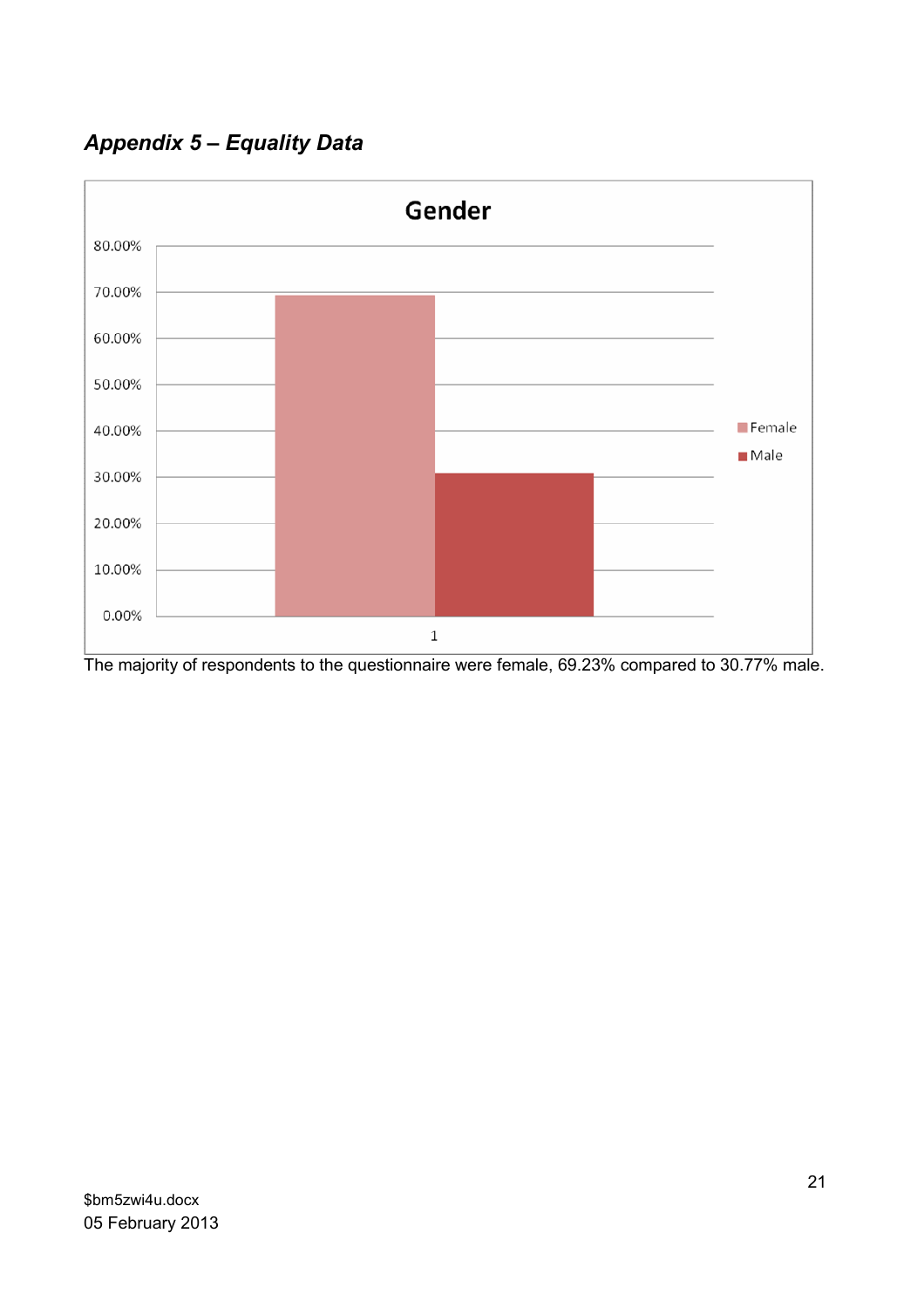

The most respondents were in the 40-59 age groups (56.10%), followed by the 25-39 age groups (29.27%). This differs from the 2011 Census figures, which show that total numbers in both age groups are roughly even at around 60,000 each for the Sefton average.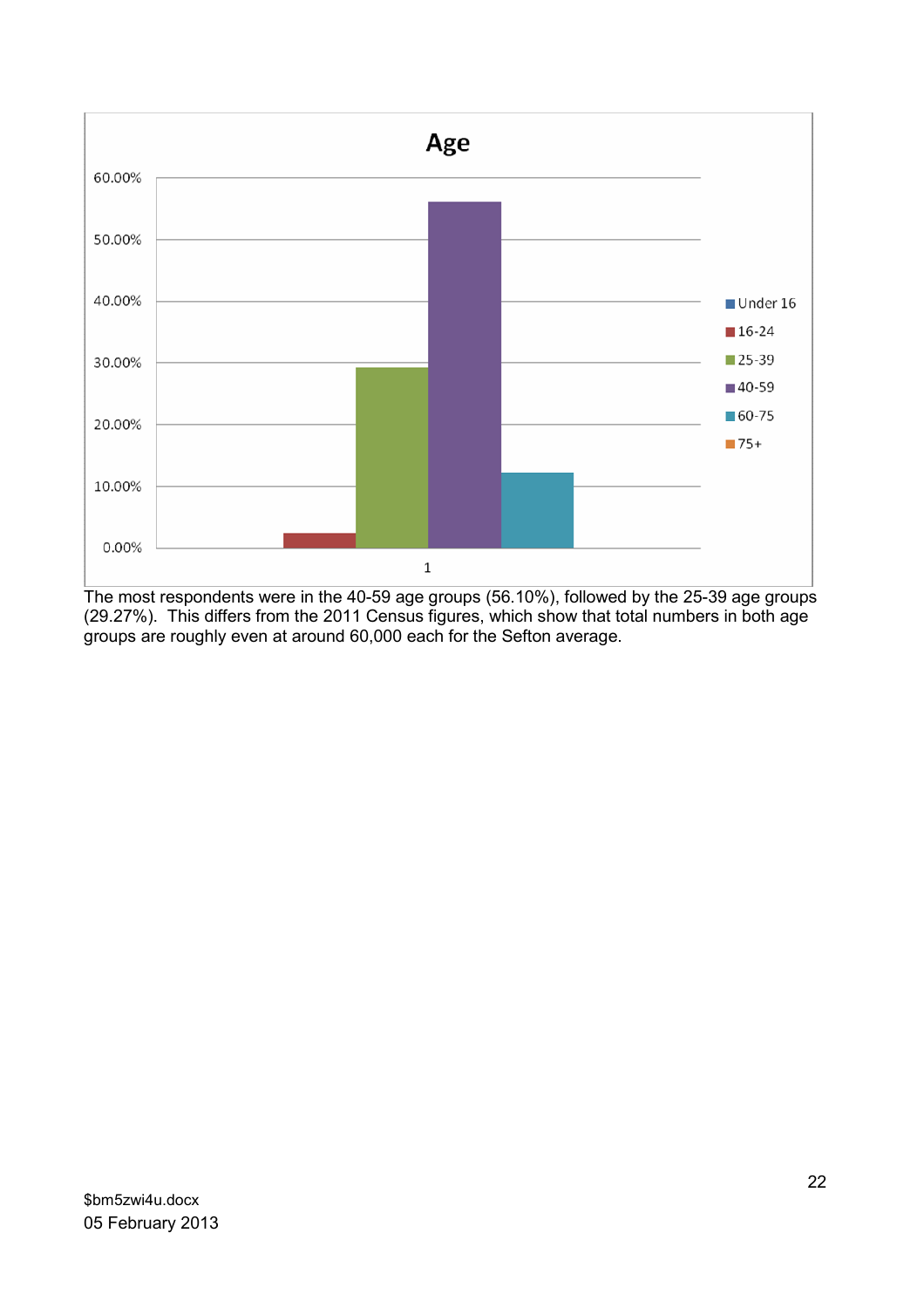

This shows that 21.62% considered themselves to have a disability under existing legislation.



Of those that responded, half said that they had some form of long term illness that affected daily activities. Some 25% had a physical impairment, whilst 18.75% had a visual impairment.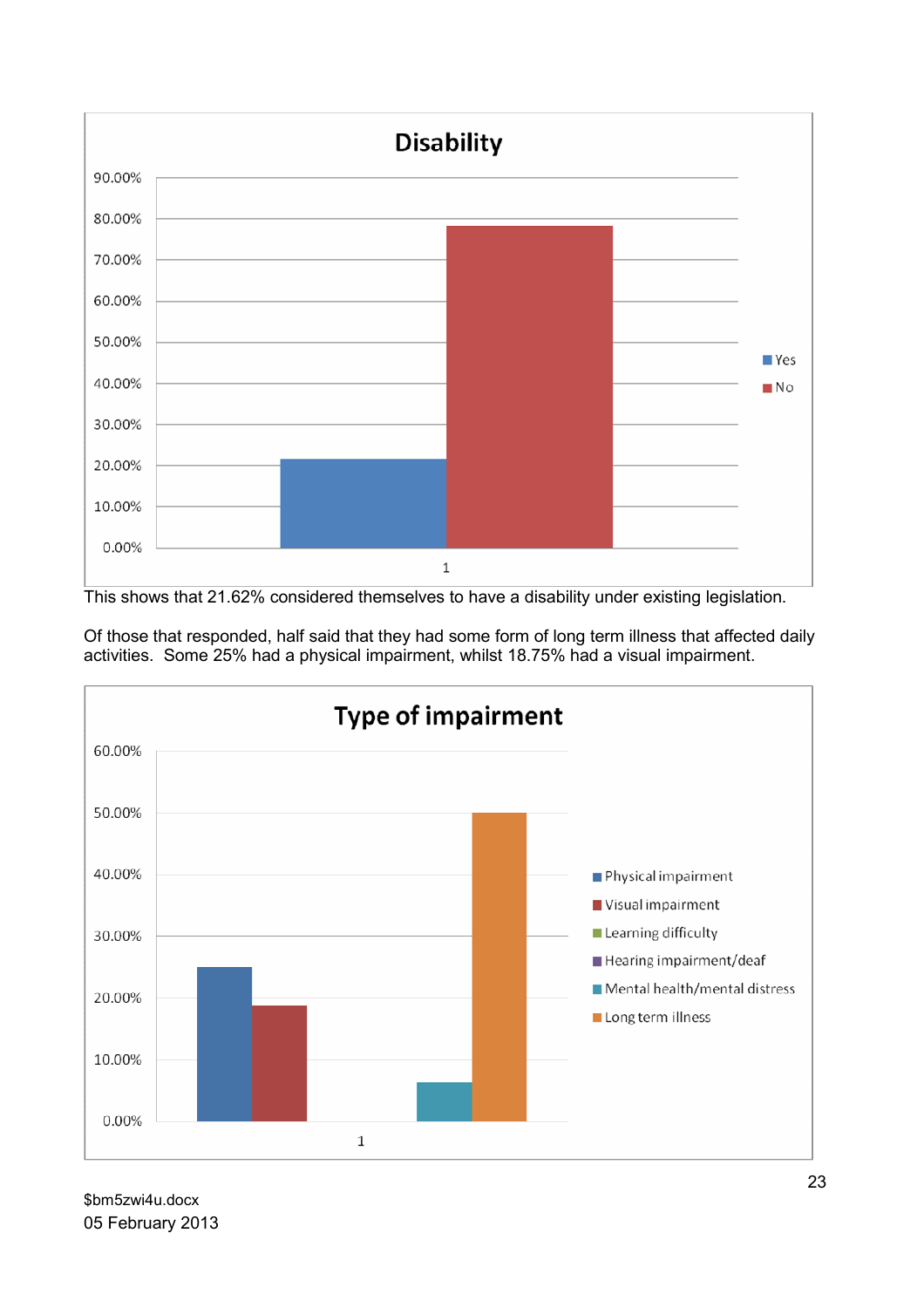

Over 97.5% of respondents were either White British or White English. 2.5% were of Chinese descent.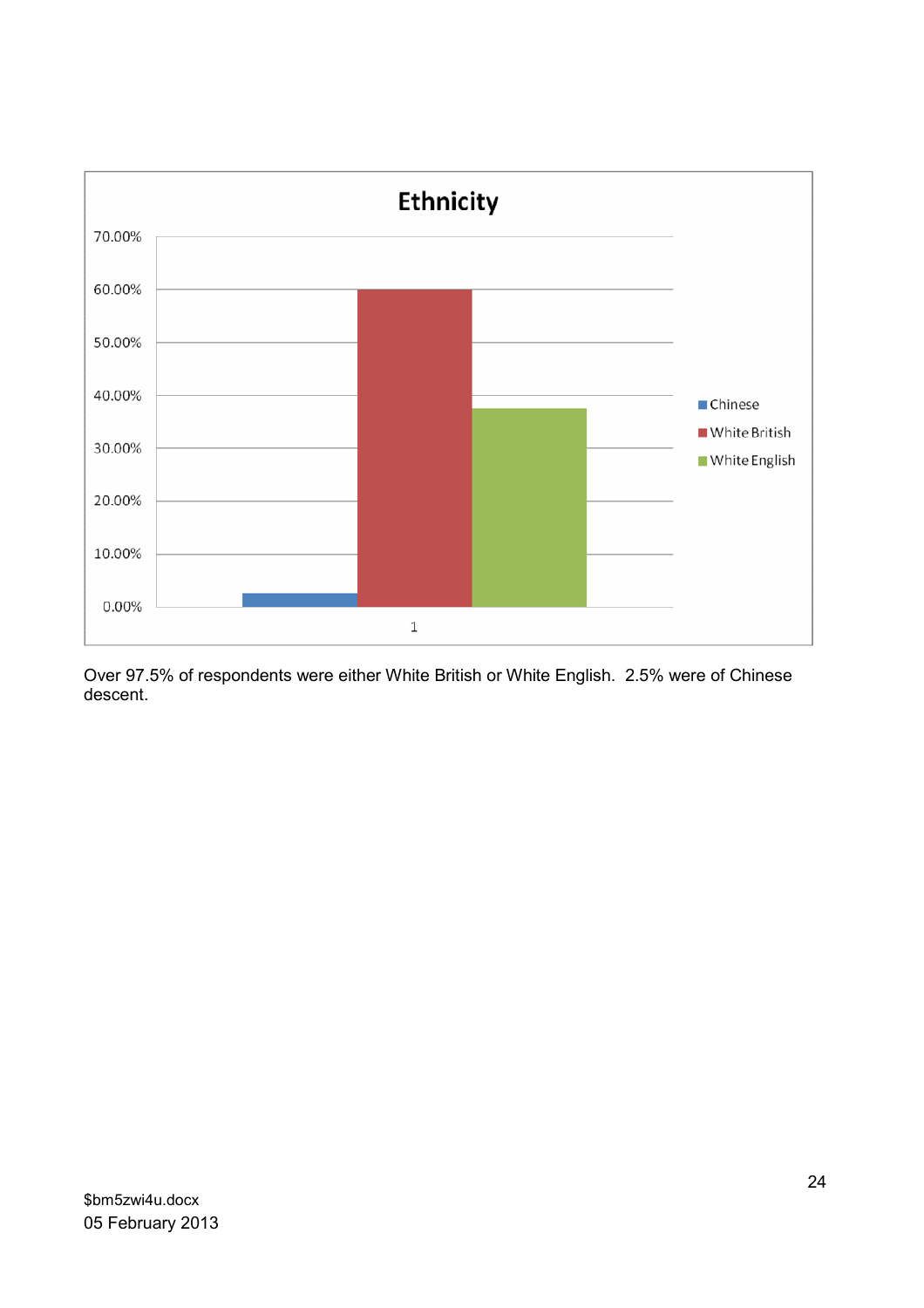

Some 68.75% said that they had a religion or belief. Of these respondents, all of them are of the Christian faith.

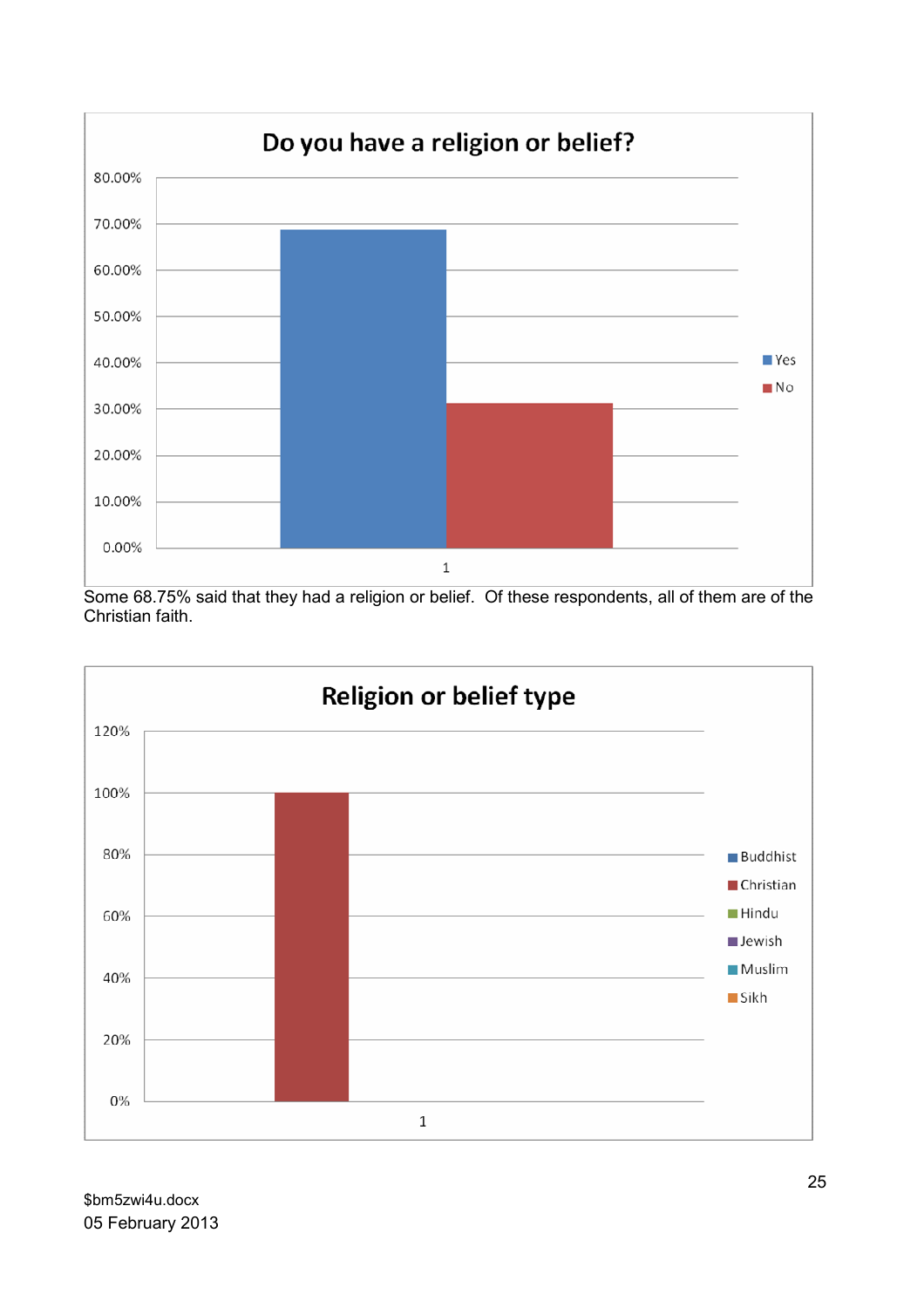

All respondents stated that they were heterosexual, and that they were still living in the gender that they were given at birth.

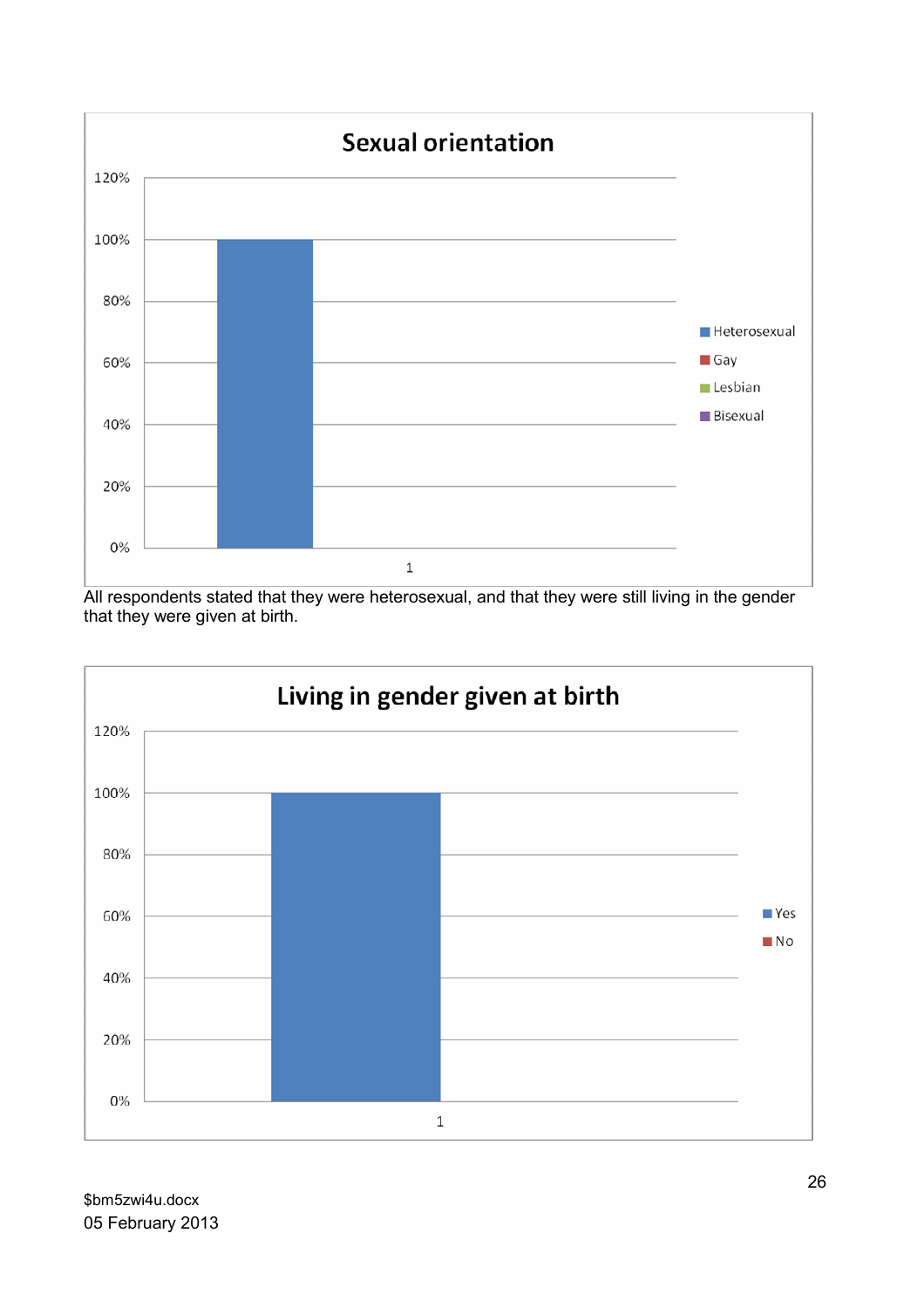### Appendix 6 – Methodology

A questionnaire was developed and loaded on to e-Consult, the council's online consultation software. The questions asked were:

- Which of the options would residents prefer
	- $\circ$  The Council continues to provide households with a limited supply (2 per week) of plastic refuse sacks free of charge and to only collect these
	- o The Council makes available plastic refuse sacks, that can be purchased and collected by residents and continues to collect a limited quantity (2 per week) of only Council approved plastic sacks each week
	- o Households provide and use their own type of plastic sacks/bags and the Council agrees to collect all plastic sacks/bags of residual waste placed out for collection
- Why did they choose the preferred option
- What ways they thought the council could reduce the impact of the proposed change?

A paper questionnaire was also created for those without computer access.

Letters were sent out to residents using this service with a direct link to e-Consult. A random sample of 10% of service users was contacted and asked to participate (1,400 people of the 14,000 receiving the service). A further 250 community groups in the L20, L21, L22 and L23 postcode areas were contacted through Sefton CVS and asked to forward the link and information to their members.

Because the service is only in use in the L20, L21, L22 and L23 postcode areas, wider consultation was not deemed appropriate. Community Empowerment Networks were not used as existing mitigation, such as assisted collections for people with disabilities or older people, will be unaffected by this proposal.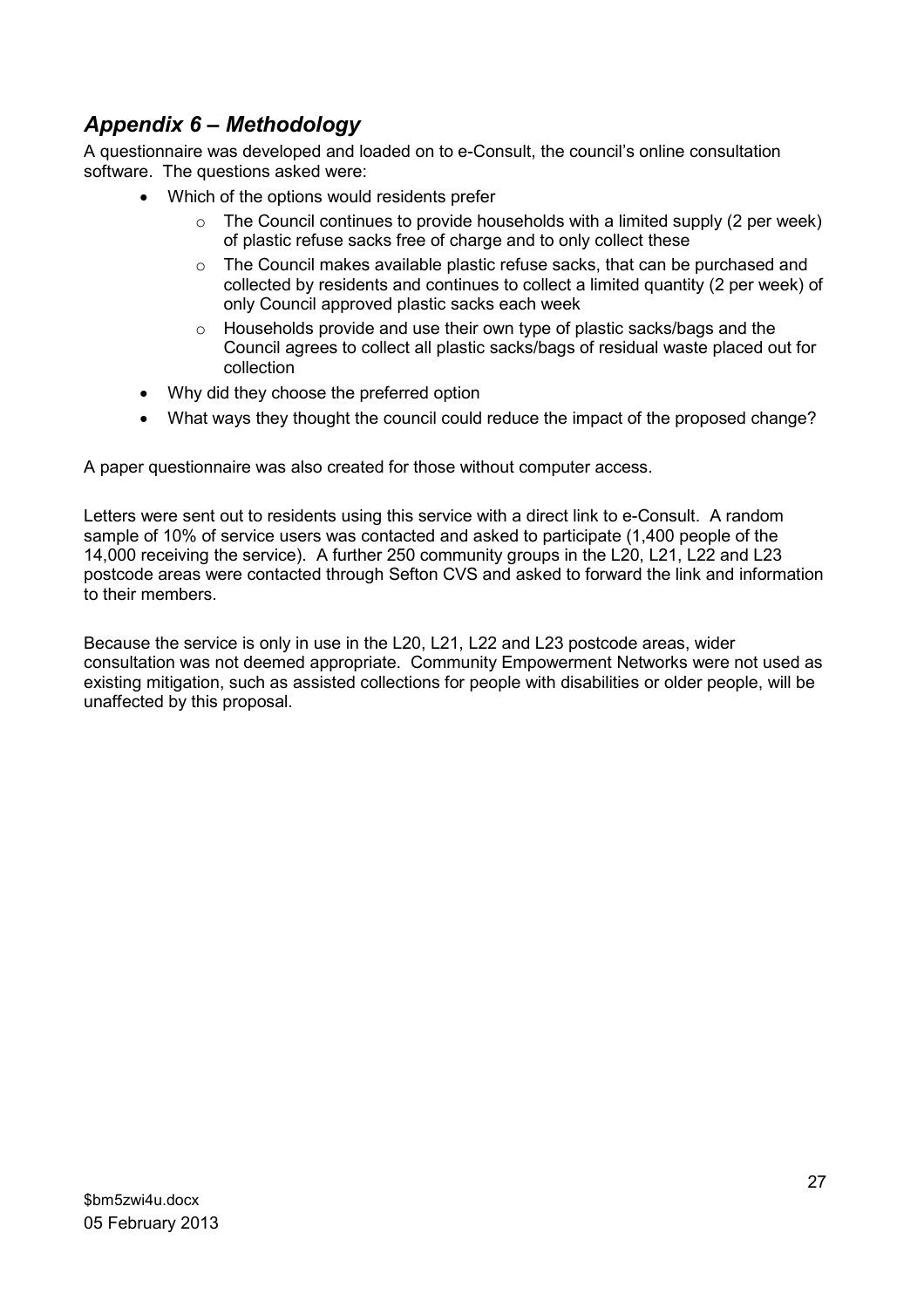Appendix 6a – Questionnaire



# Consultation on the Proposal to Cease Providing Refuse Sacks HAVE YOUR SAY



www.sefton.gov.uk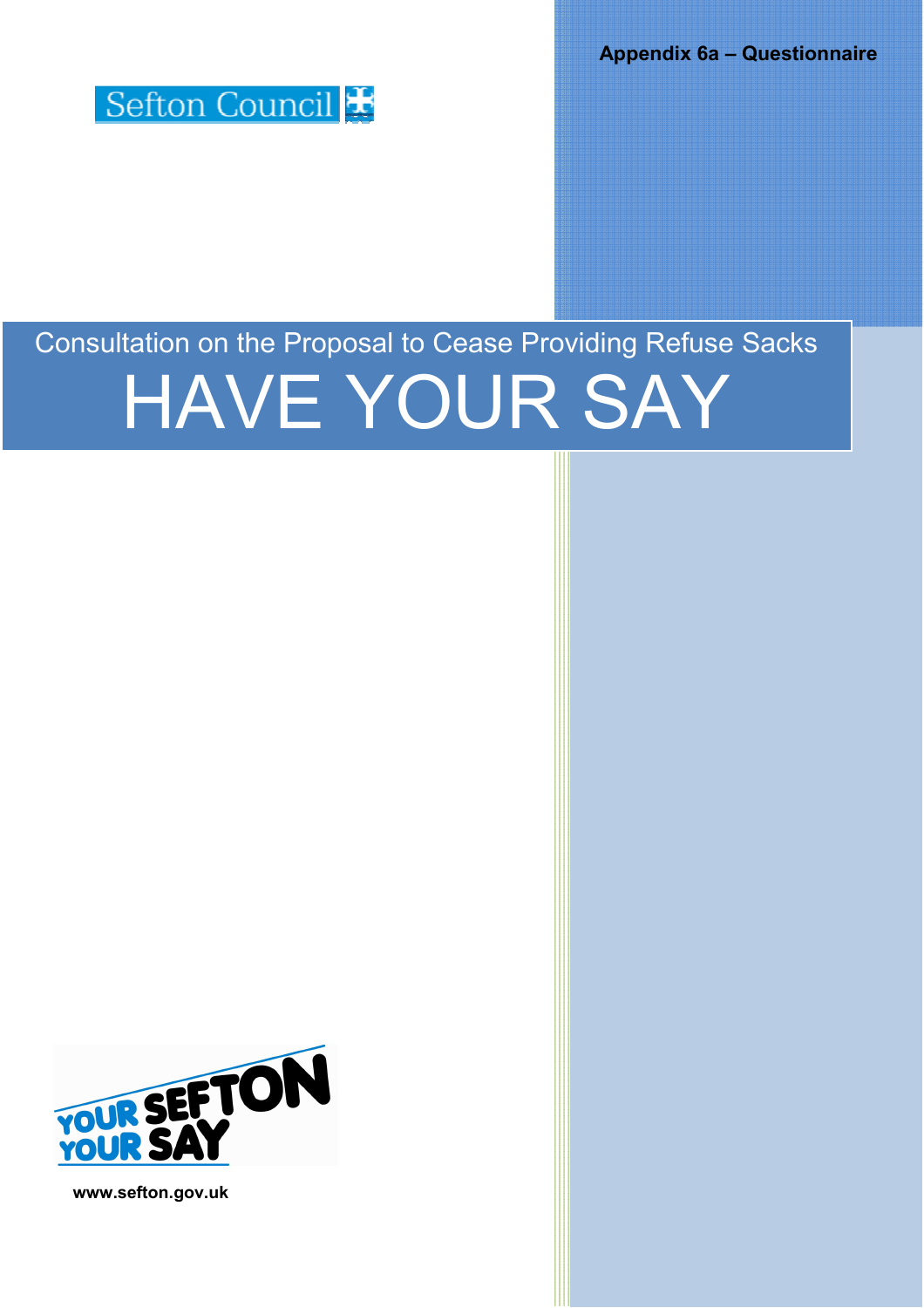### Consultation on the Proposal to Cease Providing Refuse Sacks

### Tell us what you think

#### Introduction

At the moment, some 14,000 premises in the borough are provided with free refuse sacks by the Council. This is because either the house is too small to allow for a normal wheelie bin to be stored by the resident, or because it is too difficult to collect a wheelie bin from these premises.

To save the Council £60,000, we are considering no longer providing free refuse sacks. Instead we propose that those residents who currently receive this service use their own plastic sacks/bags and, in return, we will collect any number of plastic sacks/bags from each household on the normal bin collection day. The types of sack/bag that would be collected would range from the standard 70-litre refuse sack down to small plastic carrier bags (including supermarket carrier bags).

### How to get involved

To give us your views go to **https://www.engagespace.co.uk/sefton** and fill in the online questionnaire or telephone Gary Berwick on 0151 934 6134 or email gary.berwick@sefton.gov.uk for more information.

Copies of this consultation document are available in large print and other formats on request. To request this service please call 0151 934 6134.

### What we will do with your feedback

The information you provide will be treated confidentially and used solely by Sefton Council.

Your views and the information provided will be analysed and will form part of a report to the Council to make a decision on the final budget for Sefton.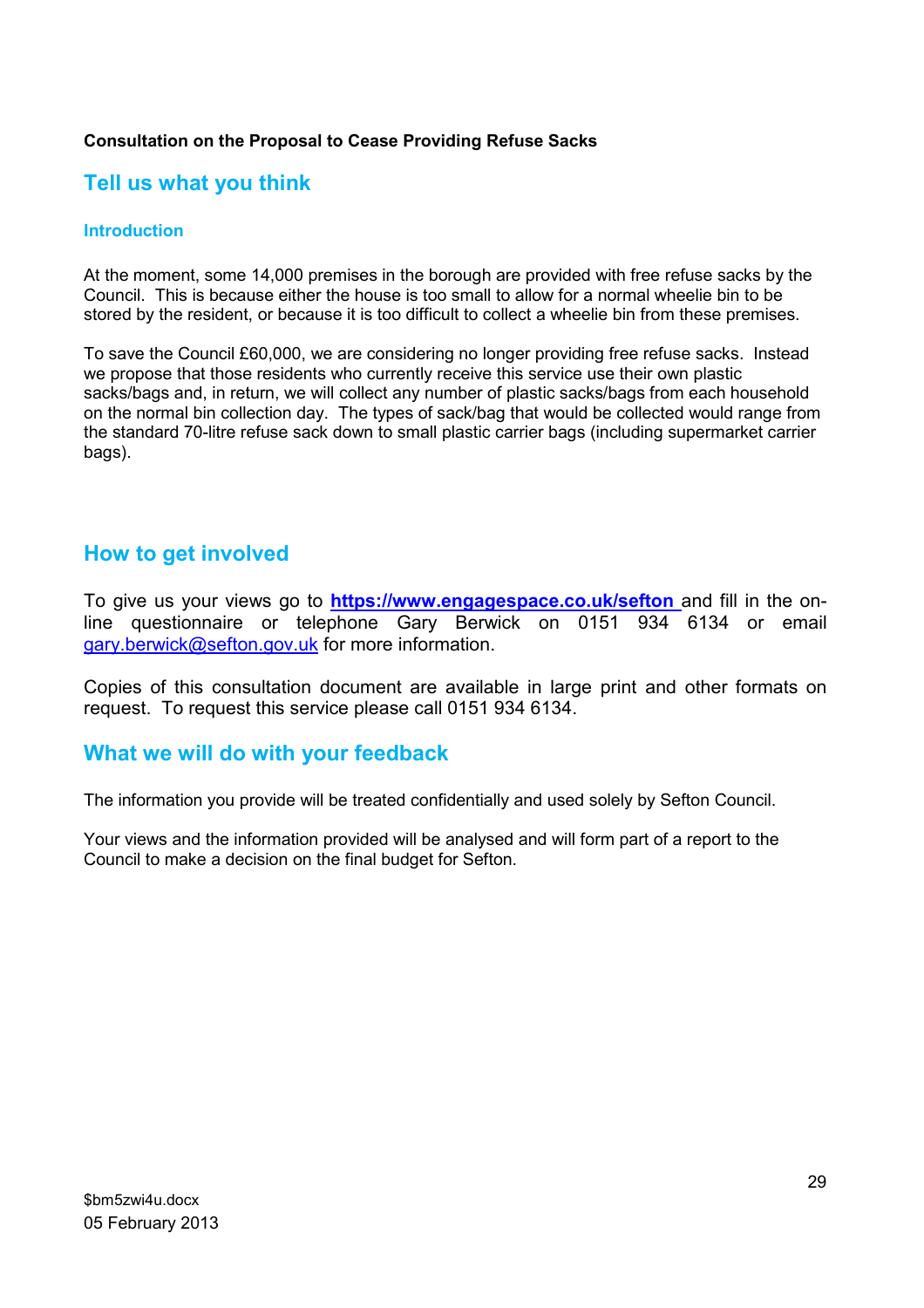### **Questionnaire**

 $\bullet$  which of these alternative options would you prefer:

Option a) The Council continues to provide households with a limited supply (2 per week) of plastic refuse sacks free of charge and to only collect these sacks as we do now; or,

Option b) The Council makes available plastic refuse sacks, that can be purchased and collected by residents and continues to collect a limited quantity (2 per week) of only Council approved plastic sacks each week; or,

Option c) Households provide and use their own type of plastic sacks/bags and the Council agrees to collect all plastic sacks/bags of residual waste placed out for collection.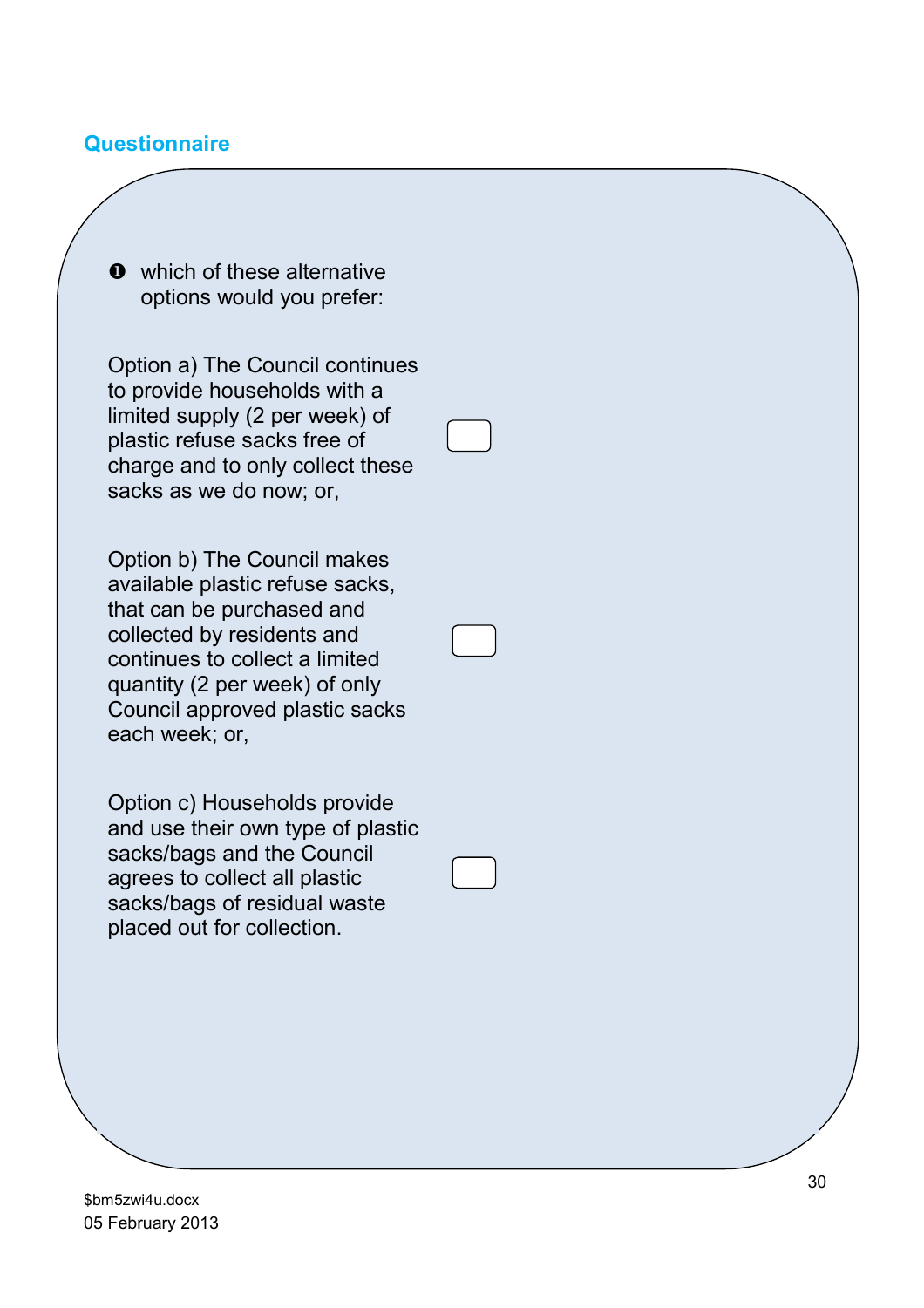|  |  | Why did you choose your preferred option? |  |  |  |
|--|--|-------------------------------------------|--|--|--|
|--|--|-------------------------------------------|--|--|--|

8 What ways do you think the council can reduce the impact of this proposed change?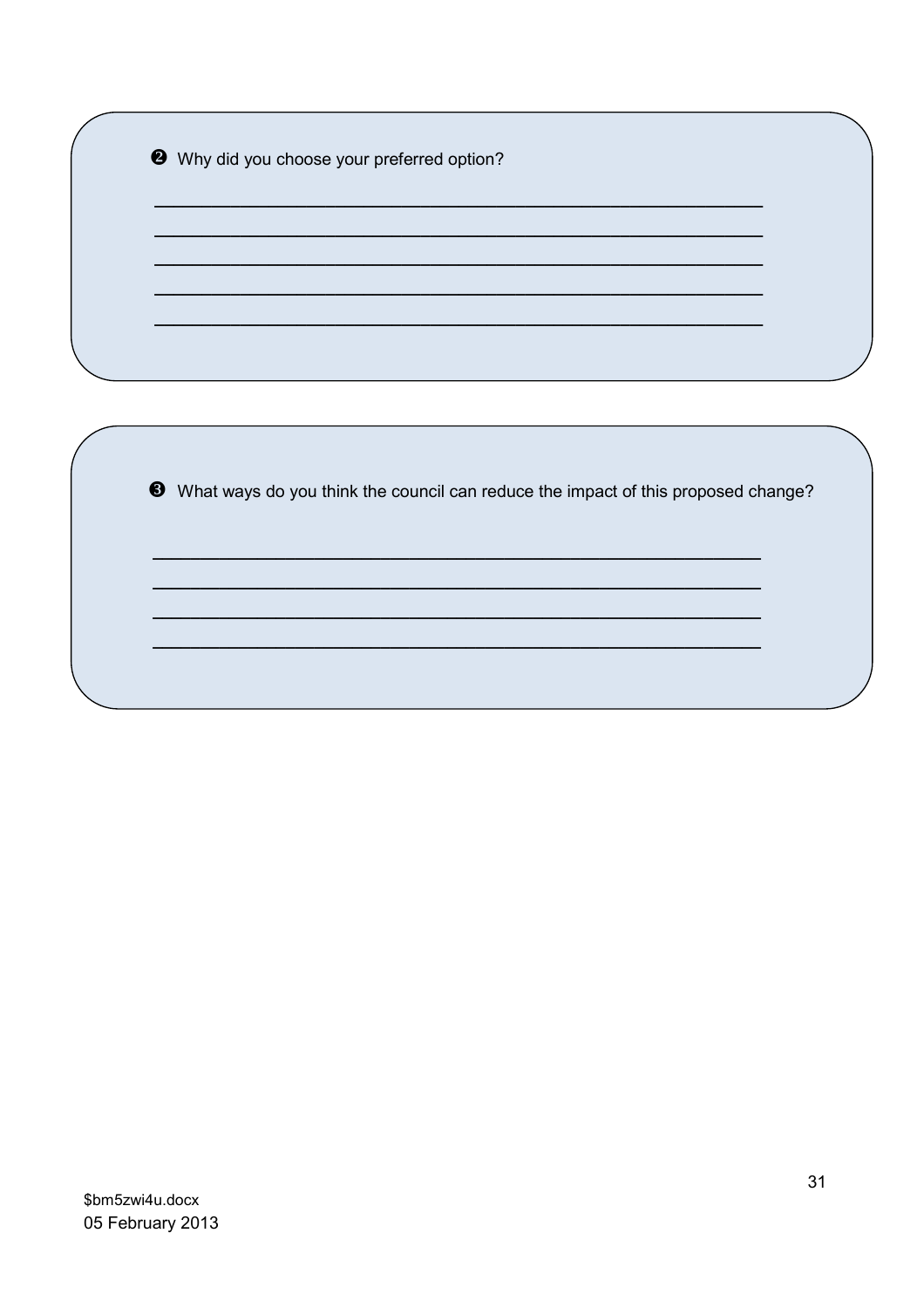# Get involved

Please let us know if you would like to be involved in further consultation in this area …

|  | Please tick all that apply                                                                                 |
|--|------------------------------------------------------------------------------------------------------------|
|  | I would like to be involved in further consultation on this area such as focus<br>groups, workshops, etc.  |
|  | I would like to become part of Sefton's E-Panel<br>(An on line consultation panel, email address required) |
|  |                                                                                                            |
|  |                                                                                                            |

If you have said you want to get involved leave your contact details here:

Email:

telephone number/s

# Please fill out your on-line questionnaire by Friday 1st February 2013

We thank you for participating in this consultation and we value your contribution. We do however recognise that the data you provide is private and confidential. Any personal information that you provide to the Council as part of this consultation will be handled and used in compliance with the principles of the Data Protection Act 1998. Regardless of whether you provide this electronically or on paper it will be stored and processed securely, and deleted once it is no longer required.

Sefton Council will not share your personal data. However, we will share the overall anonymised results of the consultation with partners with whom we work to improve the delivery of local services. The information you give us in response to surveys will form part of a final report but you will never be personally identified in any such report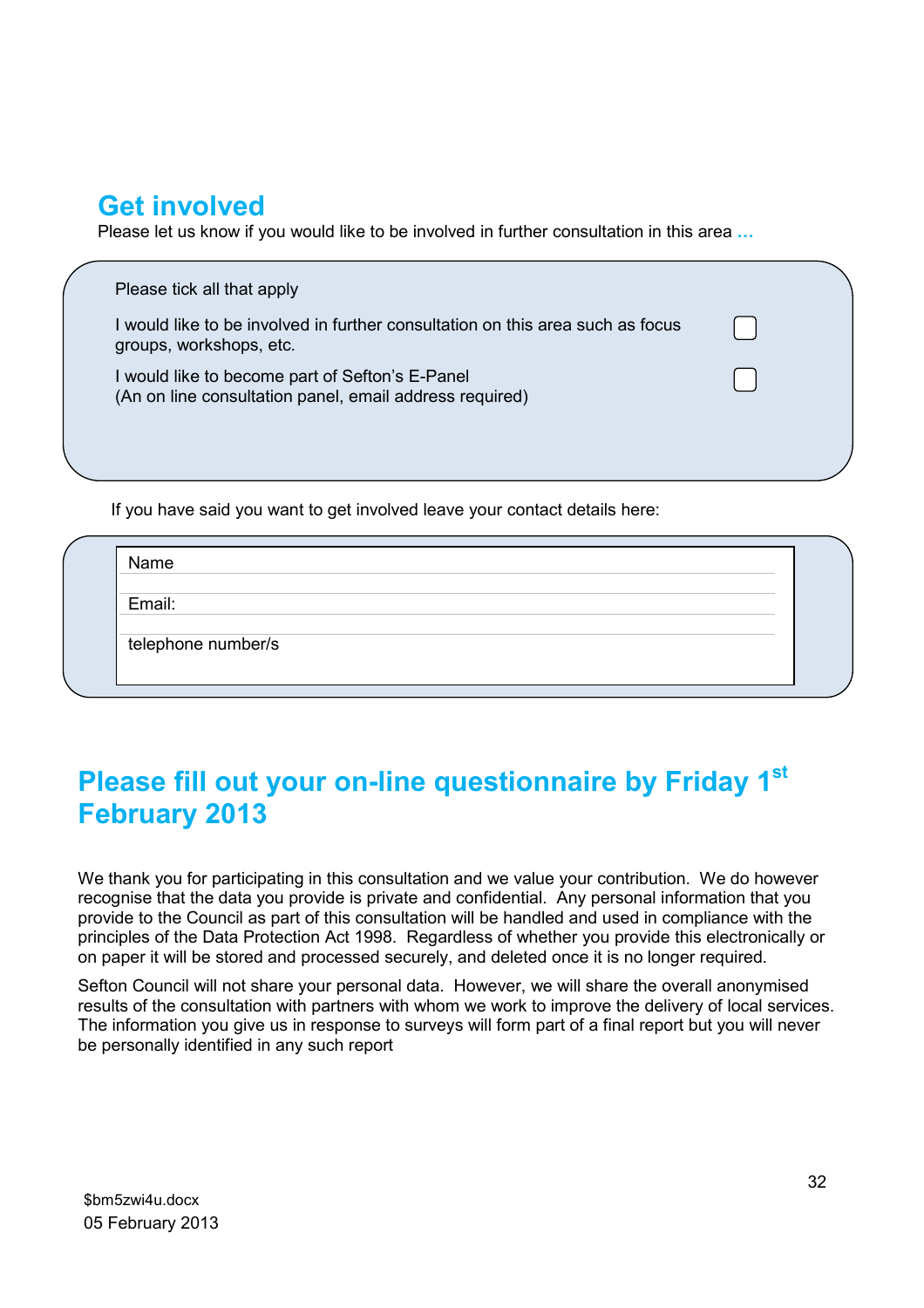# Diversity Monitoring (optional)

of your postcode (i.e. the first 3 or 4 characters)

| Answer as much or as little as you want. Sefton Council will not share your personal data.<br>However, we will share the anonymised results of the consultation with partners who we<br>work with to deliver local services. Your contributions will be anonymised on receipt and your<br>comments will then be used for research and consultation purposes. Your identity will not be<br>published by us at any stage without your consent unless we are obliged to do so by law |  |
|-----------------------------------------------------------------------------------------------------------------------------------------------------------------------------------------------------------------------------------------------------------------------------------------------------------------------------------------------------------------------------------------------------------------------------------------------------------------------------------|--|
| Please enter the first part<br>Male<br>Female<br>Are you:                                                                                                                                                                                                                                                                                                                                                                                                                         |  |

| What is your age | Under 16 | 16-24 | 25-39 |  |
|------------------|----------|-------|-------|--|
|                  | 40-59    | 60-75 | $75+$ |  |
|                  |          |       |       |  |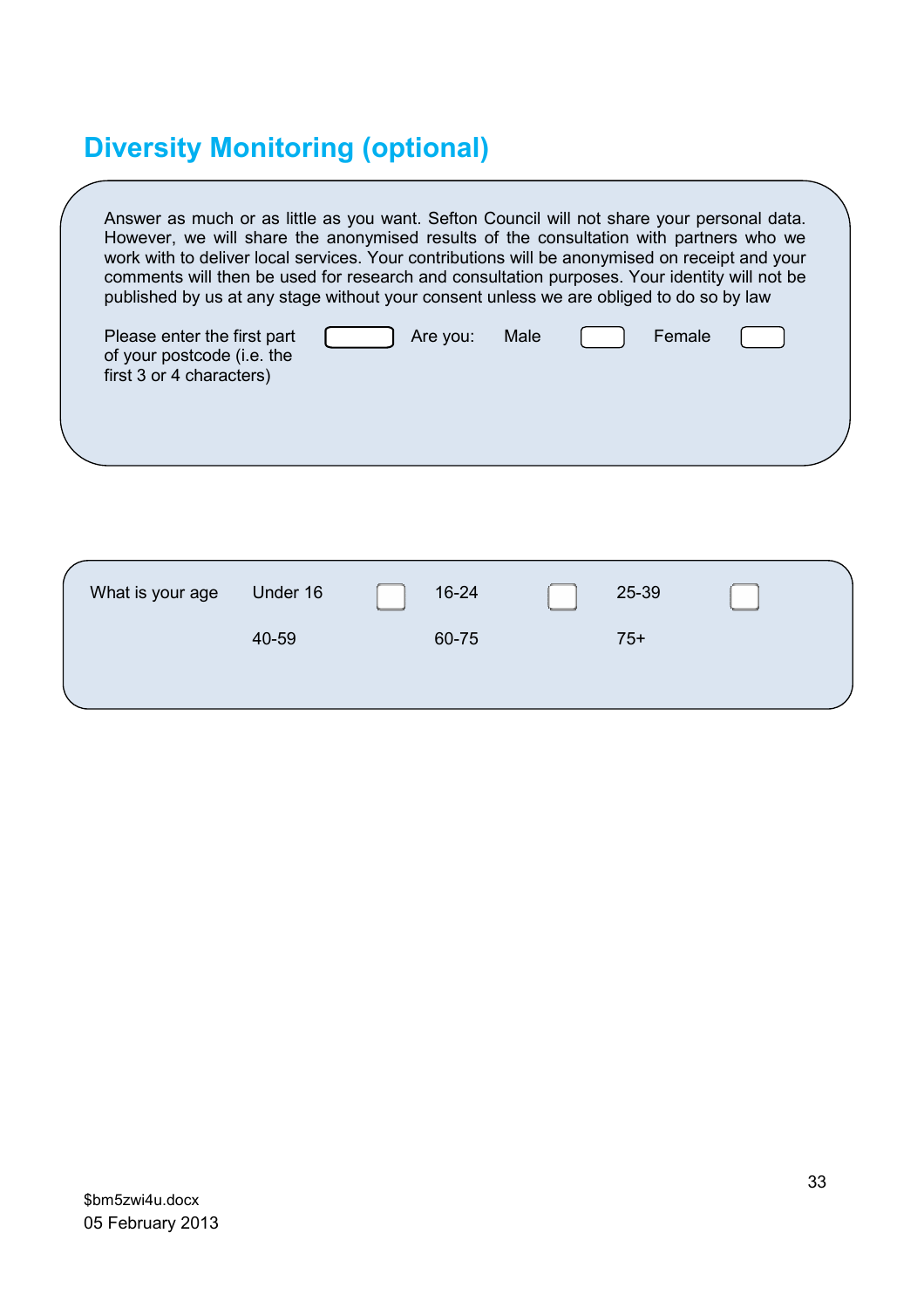|                                                     |                                                     | Disability: Do you have any of the following (please tick all that apply):                                                                                                    |
|-----------------------------------------------------|-----------------------------------------------------|-------------------------------------------------------------------------------------------------------------------------------------------------------------------------------|
| <b>Physical Impairment</b>                          |                                                     | Visual Impairment                                                                                                                                                             |
| Learning difficulty                                 |                                                     | Hearing Impairment/Deaf                                                                                                                                                       |
| Mental Health/Mental distress                       |                                                     | Long term illness that affects<br>your daily activity                                                                                                                         |
| Other (Please specify)                              |                                                     |                                                                                                                                                                               |
| Please read the following statement                 |                                                     |                                                                                                                                                                               |
| 'disabled'?                                         |                                                     | If you have ticked any of the boxes above, or you have cancer, diabetes or HIV this<br>would be classed as 'disability' under the legislation. Do you consider yourself to be |
| Yes                                                 | <b>No</b>                                           |                                                                                                                                                                               |
| Ethnicity – do you identify as                      |                                                     |                                                                                                                                                                               |
| Asian:                                              |                                                     |                                                                                                                                                                               |
| Bangladeshi                                         | Indian                                              | Pakistani                                                                                                                                                                     |
| Other Asian background (please specify if you wish) |                                                     |                                                                                                                                                                               |
| <b>Black:</b>                                       |                                                     |                                                                                                                                                                               |
| African                                             | Caribbean                                           |                                                                                                                                                                               |
|                                                     | Other black background (please specify if you wish) |                                                                                                                                                                               |
| <b>Chinese:</b>                                     |                                                     |                                                                                                                                                                               |
|                                                     |                                                     |                                                                                                                                                                               |
|                                                     |                                                     |                                                                                                                                                                               |